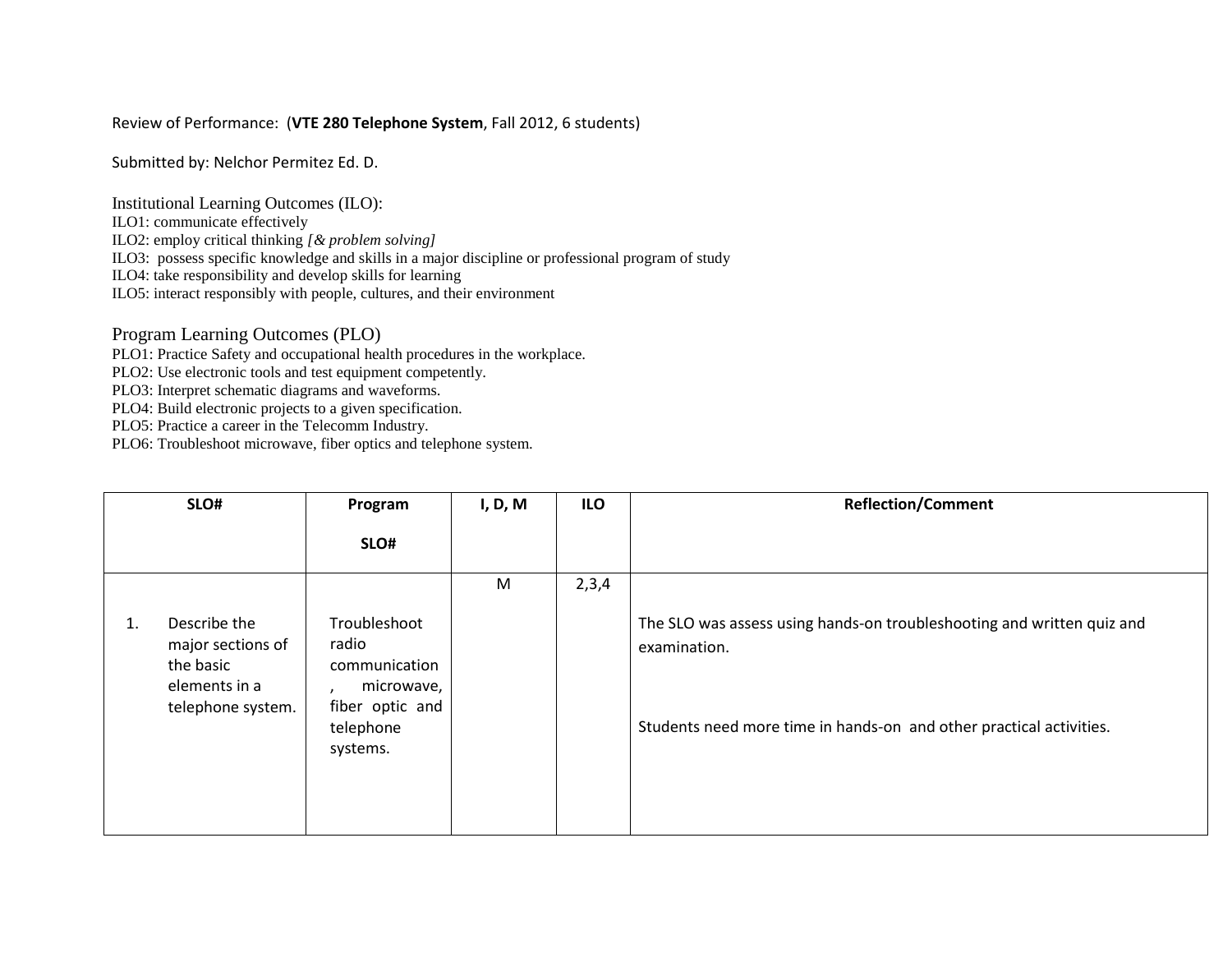|    |                                                                        |                                                                                                                  |           |       | Letter Grade<br>$\boldsymbol{\mathsf{A}}$<br>$\sf B$<br>$\mathsf C$                                                                                           | Number of student<br>$\overline{2}$<br>$\overline{4}$<br>$\boldsymbol{0}$ |
|----|------------------------------------------------------------------------|------------------------------------------------------------------------------------------------------------------|-----------|-------|---------------------------------------------------------------------------------------------------------------------------------------------------------------|---------------------------------------------------------------------------|
| 2. | Describe the<br>telephone system<br>used in the U.S.<br>and the F.S.M. | Troubleshoot<br>radio<br>communication<br>microwave,<br>$\mathbf{r}$<br>fiber optic and<br>telephone<br>systems. | ${\sf M}$ | 2,3,4 | The SLO was assess using hands-on troubleshooting and written quiz and<br>examination.<br>Students need more time in hands-on and other practical activities. |                                                                           |
|    |                                                                        |                                                                                                                  |           |       | Letter Grade                                                                                                                                                  | Number of student                                                         |
|    |                                                                        |                                                                                                                  |           |       | $\overline{A}$                                                                                                                                                | $\mathbf{1}$                                                              |
|    |                                                                        |                                                                                                                  |           |       | $\sf B$                                                                                                                                                       | $\overline{4}$                                                            |
|    |                                                                        |                                                                                                                  |           |       | $\mathsf C$                                                                                                                                                   | $\mathbf{1}$                                                              |
|    |                                                                        |                                                                                                                  |           |       |                                                                                                                                                               |                                                                           |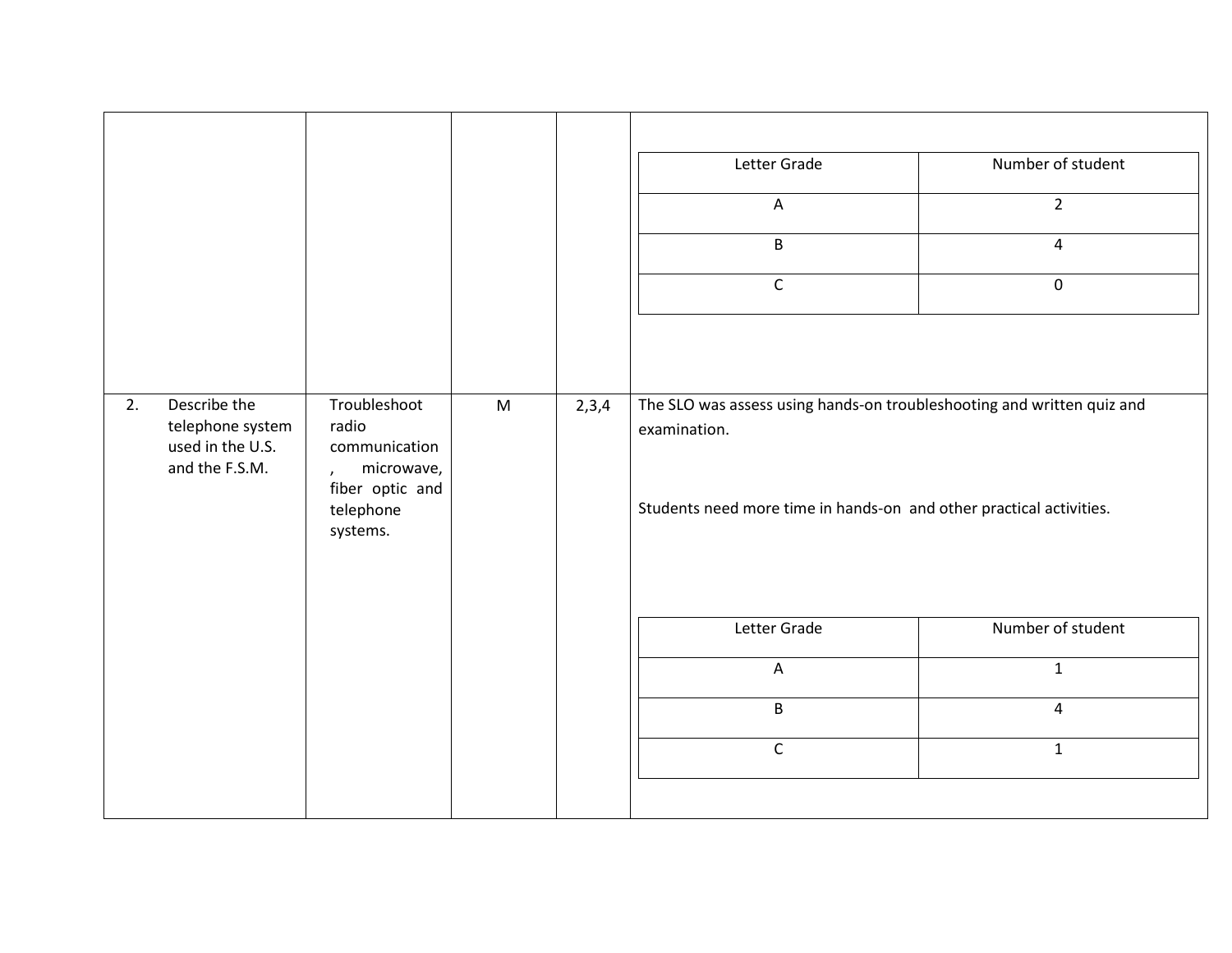| 3. | Describe and<br>troubleshoot the<br>operations of the<br>mechanical and<br>electronic<br>telephone sets.               | Troubleshoot<br>radio<br>communication<br>microwave,<br>fiber optic and<br>telephone<br>systems. | M | 2,3,4 | The SLO was assess using hands-on troubleshooting and written quiz and<br>examination.<br>Students need more time in hands-on and other practical procedure to reach<br>mastery level performance. |                   |
|----|------------------------------------------------------------------------------------------------------------------------|--------------------------------------------------------------------------------------------------|---|-------|----------------------------------------------------------------------------------------------------------------------------------------------------------------------------------------------------|-------------------|
|    |                                                                                                                        |                                                                                                  |   |       | Letter Grade                                                                                                                                                                                       | Number of student |
|    |                                                                                                                        |                                                                                                  |   |       | A                                                                                                                                                                                                  | $\overline{2}$    |
|    |                                                                                                                        |                                                                                                  |   |       | $\mathsf B$                                                                                                                                                                                        | 3                 |
|    |                                                                                                                        |                                                                                                  |   |       | $\mathsf{C}$                                                                                                                                                                                       | $\mathbf{1}$      |
|    |                                                                                                                        |                                                                                                  |   |       |                                                                                                                                                                                                    |                   |
| 4. | Describe and<br>demonstrate two<br>methods of signal<br>processing and<br>two types of<br>connection links<br>that are | Troubleshoot<br>radio<br>communication<br>microwave,<br>fiber optic and<br>telephone<br>systems. | M | 2,3,4 | The SLO was assess using hands-on troubleshooting and written quiz and<br>examination.                                                                                                             |                   |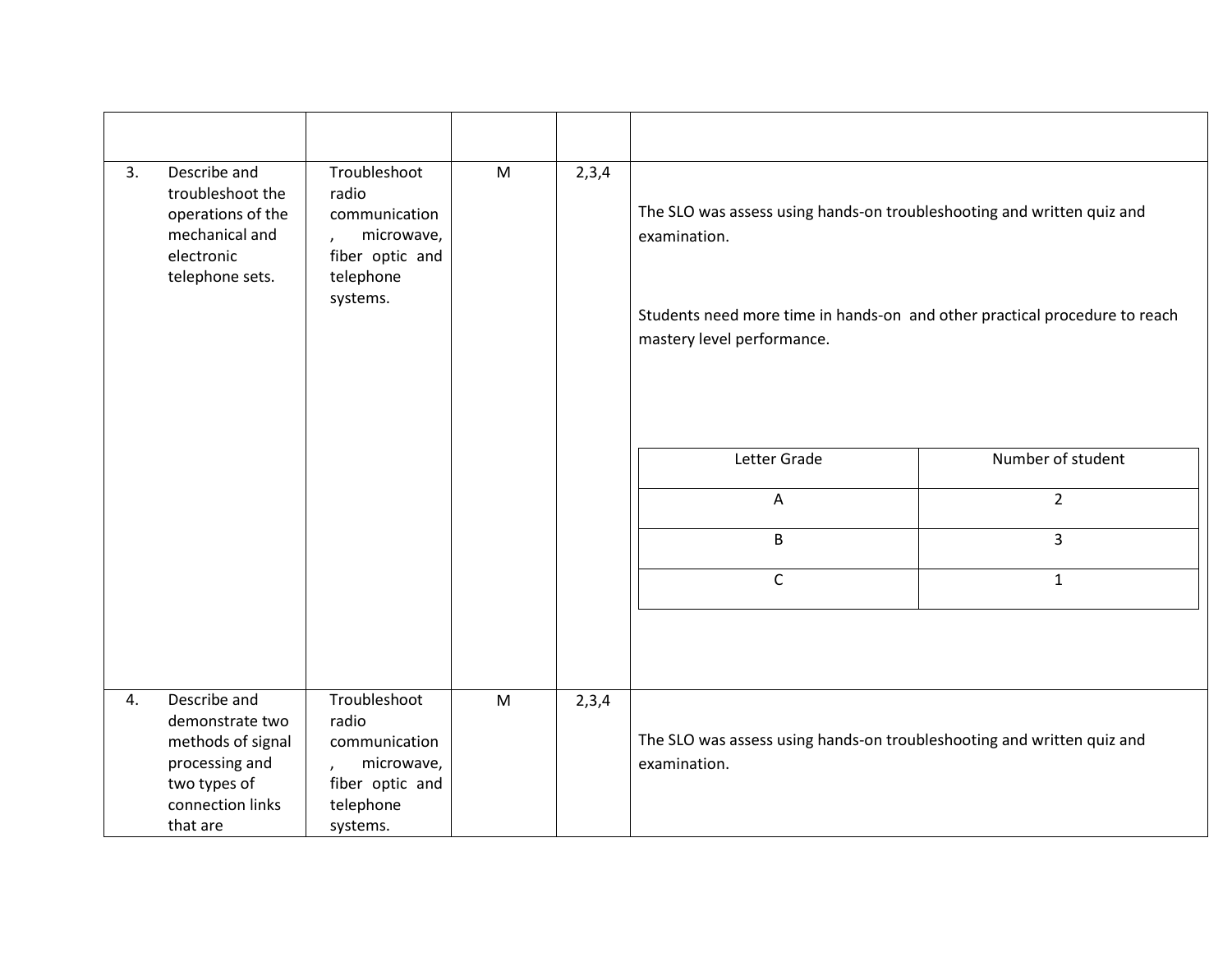| commonly used<br>today's<br>telecommunicatio<br>ns, or telephone<br>systems. |  |              | Students need more time in hands-on and other practical activities. |
|------------------------------------------------------------------------------|--|--------------|---------------------------------------------------------------------|
|                                                                              |  | Letter Grade | Number of student                                                   |
|                                                                              |  | $\mathsf{A}$ | $\overline{2}$                                                      |
|                                                                              |  | B            | 4                                                                   |
|                                                                              |  | $\mathsf{C}$ | $\mathbf 0$                                                         |
|                                                                              |  |              |                                                                     |
|                                                                              |  |              |                                                                     |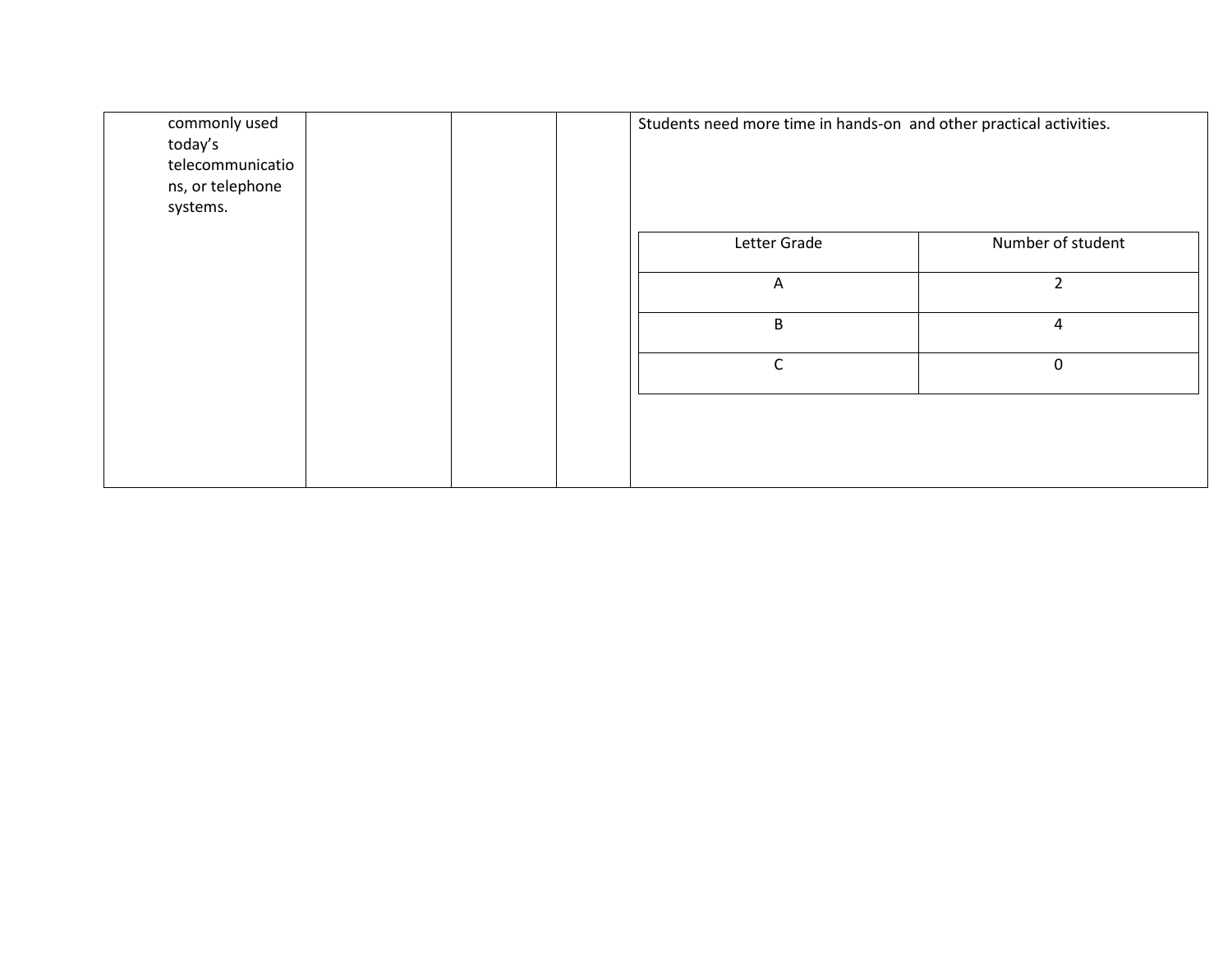| 5. | Describe cellular                   | Troubleshoot               | M | 2,3,4 |                                                                        |                   |
|----|-------------------------------------|----------------------------|---|-------|------------------------------------------------------------------------|-------------------|
|    | telephone from a<br>theoretical and | radio<br>communication     |   |       | The SLO was assess using hands-on troubleshooting and written quiz and |                   |
|    | hardware                            | microwave,<br>$\mathbf{r}$ |   |       | examination.                                                           |                   |
|    | perspective.                        | fiber optic and            |   |       |                                                                        |                   |
|    |                                     | telephone                  |   |       |                                                                        |                   |
|    |                                     | systems.                   |   |       | Students need more time in hands-on and other practical activities.    |                   |
|    |                                     |                            |   |       |                                                                        |                   |
|    |                                     |                            |   |       |                                                                        |                   |
|    |                                     |                            |   |       |                                                                        |                   |
|    |                                     |                            |   |       |                                                                        |                   |
|    |                                     |                            |   |       | Letter Grade                                                           | Number of student |
|    |                                     |                            |   |       |                                                                        |                   |
|    |                                     |                            |   |       | A                                                                      | $\overline{2}$    |
|    |                                     |                            |   |       | B                                                                      | 4                 |
|    |                                     |                            |   |       |                                                                        |                   |
|    |                                     |                            |   |       | $\mathsf{C}$                                                           | $\pmb{0}$         |
|    |                                     |                            |   |       |                                                                        |                   |
|    |                                     |                            |   |       |                                                                        |                   |
|    |                                     |                            |   |       |                                                                        |                   |
|    |                                     |                            |   |       |                                                                        |                   |

**Additional observations:** Needs more trainer NIDA trainer card for telephone system and need Telecommunication trainer model TCM-200 which cost \$220 and lab manual / workbook \$34.95 to enhance the knowledge and skills of the students to the current trends of telecommunication.

**Special comments:** There were 2 students got A and 4 got B.

**Recommendations:** Modify the course outline and include the TCM-200 telecommunication trainer activities in the student learning outcome. Also need additional 2 phone simulator tone generator equipment to facilitate cord and cordless phone bench troubleshooting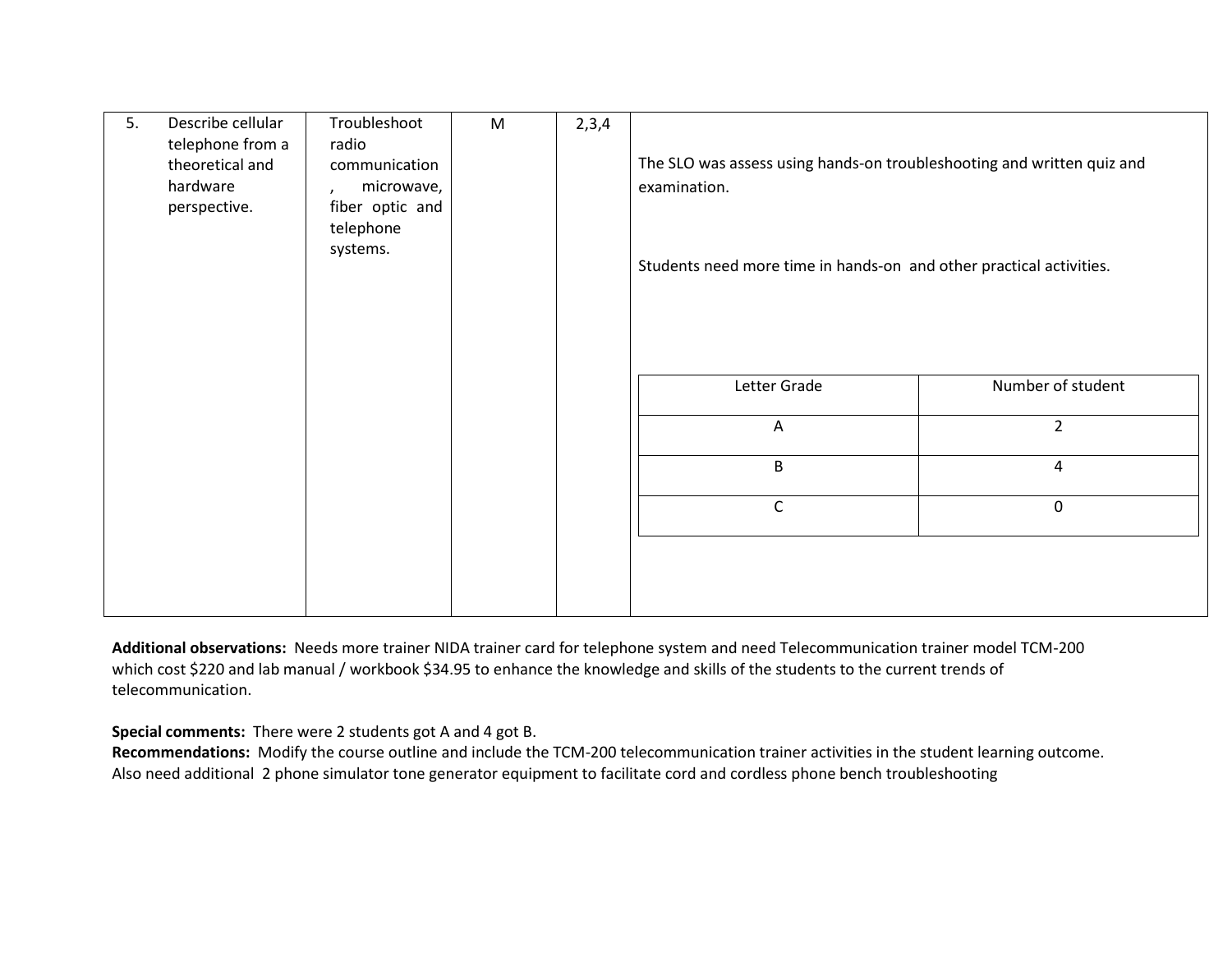Signature:\_\_\_\_\_\_\_\_\_\_\_\_\_\_\_\_\_\_\_\_\_\_\_\_\_\_\_\_\_\_\_\_\_\_\_\_\_ Date:\_\_\_\_\_\_\_\_\_\_\_\_\_\_\_\_\_\_\_\_\_\_\_\_\_\_\_\_\_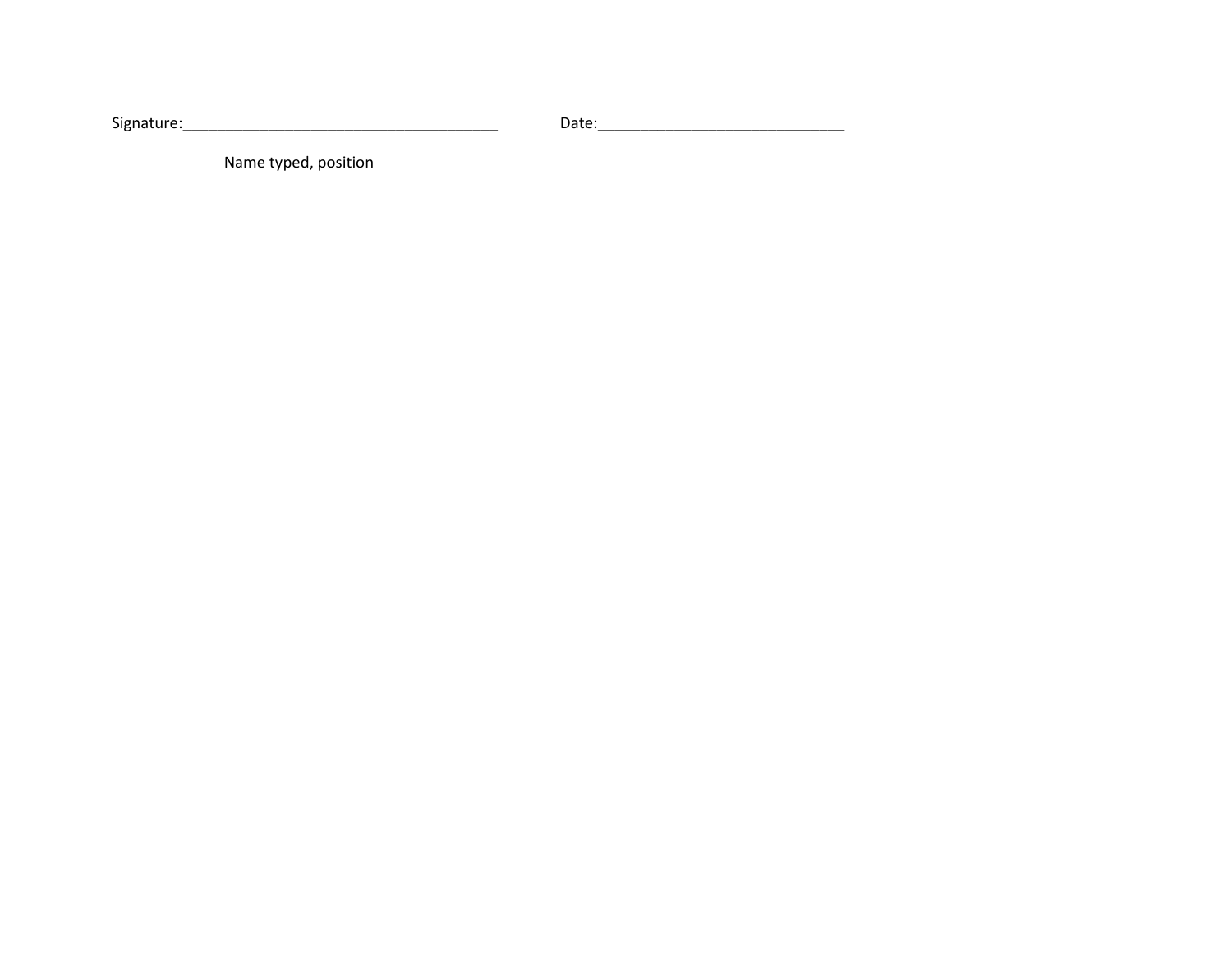## Review of Performance: (**VEE 100 Soldering and Mechanical Termination Techniques**, Fall 2012, 28 students) Submitted by: Nelchor Permitez Ed. D.

Institutional Learning Outcomes (ILO):

ILO1: communicate effectively

ILO2: employ critical thinking *[& problem solving]*

ILO3: possess specific knowledge and skills in a major discipline or professional program of study

ILO4: take responsibility and develop skills for learning

ILO5: interact responsibly with people, cultures, and their environment

Program Learning Outcomes (PLO)

PLO1: Practice Safety and occupational health procedures in the workplace.

PLO2: Use electronic tools and test equipment competently.

PLO3: Interpret schematic diagrams and waveforms.

PLO4: Build electronic projects to a given specification.

PLO5: Practice a career in the Telecomm Industry.

| SLO#                                                                                                                                            | <b>Program</b><br>SLO#                                                       | I, D, M | <b>ILO</b> |                                                                                                                                                                                                          | <b>Reflection/Comment</b> |
|-------------------------------------------------------------------------------------------------------------------------------------------------|------------------------------------------------------------------------------|---------|------------|----------------------------------------------------------------------------------------------------------------------------------------------------------------------------------------------------------|---------------------------|
| 1. Identify and<br>perform the techniques<br>for printed circuit<br>track and pad repair as<br>well as component<br>insertion and<br>extraction | Practice safety and<br>occupational health<br>procedures in the<br>workplace | D       | 2,3,4      | The SLO was assess using hands-on<br>troubleshooting and written quiz and<br>examination.<br>Students need more time in hands-on and other<br>practical procedure to reach mastery level<br>performance. |                           |
|                                                                                                                                                 |                                                                              |         |            | Letter Grade                                                                                                                                                                                             | Number of student         |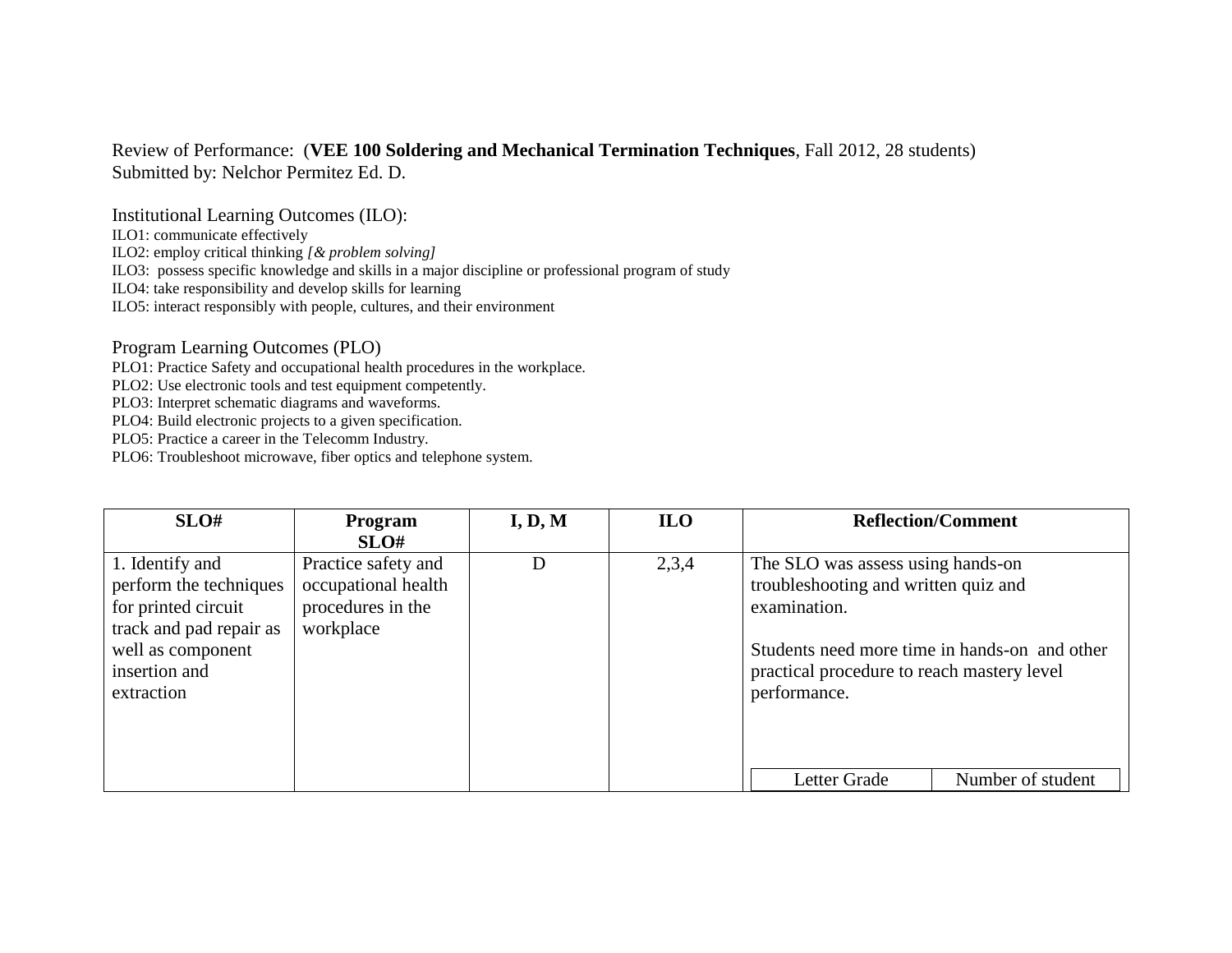|                          |                      |   |       | $\mathbf{A}$                                  | $\overline{7}$    |
|--------------------------|----------------------|---|-------|-----------------------------------------------|-------------------|
|                          |                      |   |       | $\, {\bf B}$                                  | 12                |
|                          |                      |   |       | $\mathsf{C}$                                  | 9                 |
|                          |                      |   |       |                                               |                   |
| 2.<br>Select the correct | Use electronics tool | D | 2,3,4 | The SLO was assess using hands-on             |                   |
| connection type and      | and test equipment   |   |       | troubleshooting and written quiz and          |                   |
| create reliable solder   | competently          |   |       | examination.                                  |                   |
| joints using basic hand  |                      |   |       |                                               |                   |
| soldering techniques     |                      |   |       | Students need more time in hands-on and other |                   |
|                          |                      |   |       | practical procedure to reach mastery level    |                   |
|                          |                      |   |       | performance.                                  |                   |
|                          |                      |   |       | Letter Grade                                  | Number of student |
|                          |                      |   |       | A                                             | 6                 |
|                          |                      |   |       | $\bf{B}$                                      | 14                |
|                          |                      |   |       | $\mathsf{C}$                                  | $\overline{7}$    |
|                          |                      |   |       | D                                             |                   |
| 3. Demonstrate the       | Use electronics tool | M | 2,3,4 |                                               |                   |
| correct method of        | and test equipment   |   |       | The SLO was assess using hands-on             |                   |
| terminating basic        | competently          |   |       | troubleshooting and written quiz and          |                   |
| connector.               |                      |   |       | examination.                                  |                   |
|                          |                      |   |       | Students need more time in hands-on and other |                   |
|                          |                      |   |       | practical procedure.                          |                   |
|                          |                      |   |       |                                               |                   |
|                          |                      |   |       | Letter Grade                                  | Number of student |
|                          |                      |   |       | A                                             | 7                 |
|                          |                      |   |       | $\, {\bf B}$                                  | 12                |
|                          |                      |   |       | $\overline{C}$                                | 8                 |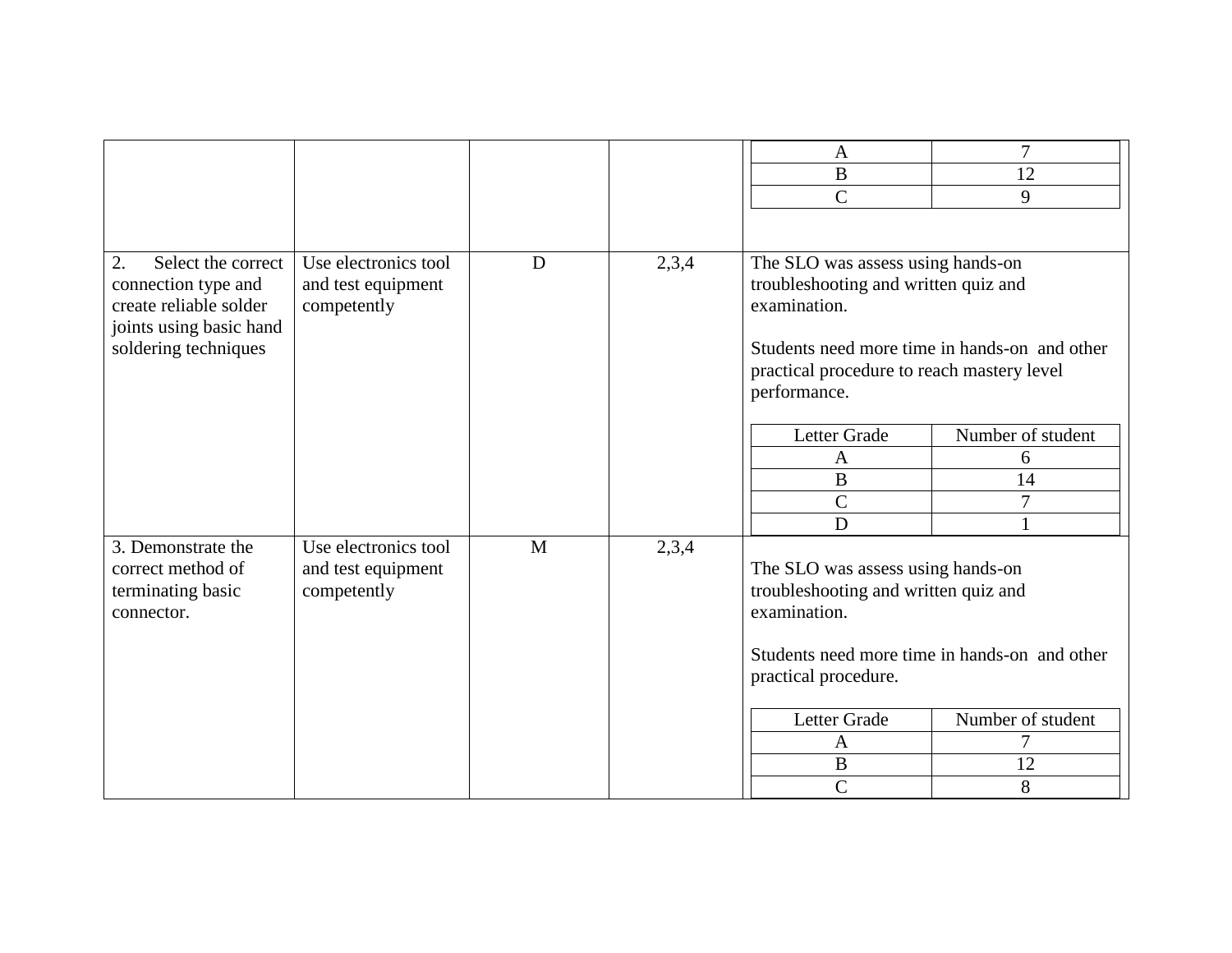|                              |                      |   |       | $\mathbf{F}$                                  |                   |
|------------------------------|----------------------|---|-------|-----------------------------------------------|-------------------|
|                              |                      |   |       |                                               |                   |
|                              |                      |   |       |                                               |                   |
| Describe<br>$\overline{4}$ . | Use electronics tool | M | 2,3,4 |                                               |                   |
| characteristics of and       | and test equipment   |   |       | The SLO was assess using hands-on             |                   |
| procedures for               | competently          |   |       | troubleshooting and written quiz and          |                   |
| making good wire             |                      |   |       | examination.                                  |                   |
| wrap connection.             |                      |   |       |                                               |                   |
|                              |                      |   |       | Students need more time in hands-on and other |                   |
|                              |                      |   |       | practical procedure to reach mastery level    |                   |
|                              |                      |   |       | performance.                                  |                   |
|                              |                      |   |       | Letter Grade                                  | Number of student |
|                              |                      |   |       | $\mathbf{A}$                                  | 8                 |
|                              |                      |   |       | $\bf{B}$                                      | 12                |
|                              |                      |   |       | $\mathcal{C}$                                 | $\overline{7}$    |
|                              |                      |   |       | $\mathbf{F}$                                  |                   |
|                              |                      |   |       |                                               |                   |
|                              |                      |   |       |                                               |                   |
|                              |                      |   |       |                                               |                   |
| 5. Test basic wiring         | Use electronics tool | M | 2,3,4 |                                               |                   |
| and connector.               | and test equipment   |   |       | The SLO was assess using hands-on             |                   |
|                              | competently          |   |       | troubleshooting and written quiz and          |                   |
|                              |                      |   |       | examination.                                  |                   |
|                              |                      |   |       | Students need more time in hands-on and other |                   |
|                              |                      |   |       | practical procedure to reach mastery level    |                   |
|                              |                      |   |       | performance.                                  |                   |
|                              |                      |   |       |                                               |                   |
|                              |                      |   |       | Letter Grade                                  | Number of student |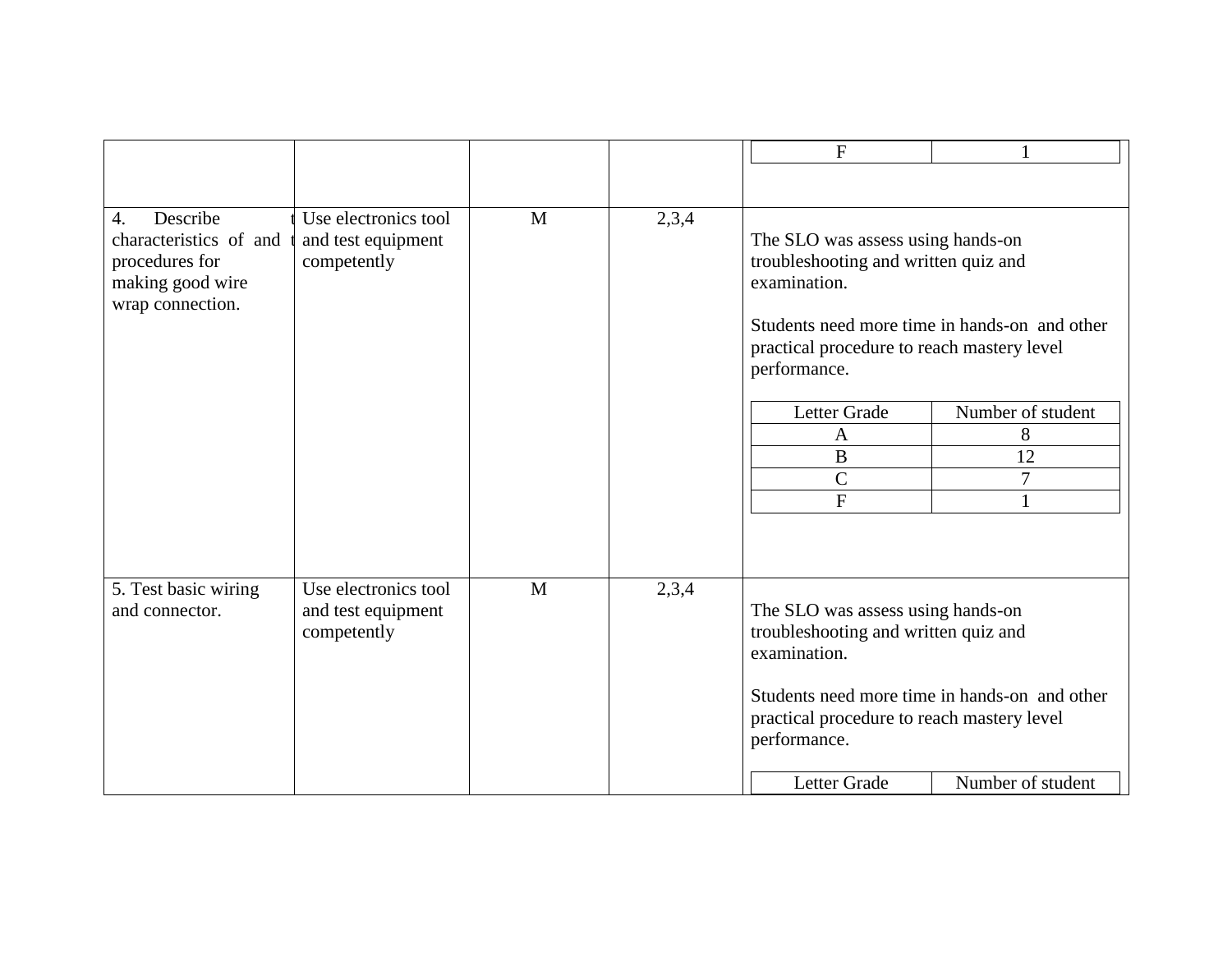#### **Additional observations**

Students need more time in project making the time is not sufficient to meet the highest competency level.

**Special comments:** Seven (7) students got A, twelve (12) students got B, eight 8 students got C and one (1) student got F. The student who got F fail to comply the requirements of the course due to absenteeism.

**Recommendations: :** Ball grid array (BGA) soldering, Infra red (IR) soldering and hot air soldering method must be included in the course to meet the fast changing technology in soldering process. Introduce power supply kit assembly on top of the telephone kit. Need to purchase new equipment such as hot air solder station and infrared soldering station and kits to improve the soldering skills of the students.

The solder kit cost should be bought and shoulder by individual students. Likewise it should be bought early to avoid delay as scheduled.

 $Signature:$  Date: 200  $Date:$  200  $Date:$  200  $Date:$  200  $Date:$  200  $Date:$  200  $Date:$  200  $Date:$  200  $Date:$  200  $Date:$  200  $Date:$  200  $Date:$  200  $Date:$  200  $Date:$  200  $Date:$  200  $Date:$  200  $Date:$  200  $Date:$  200  $Date:$  200  $Date:$  200  $Date:$  200  $Date:$  200  $Date:$  200  $Date:$  20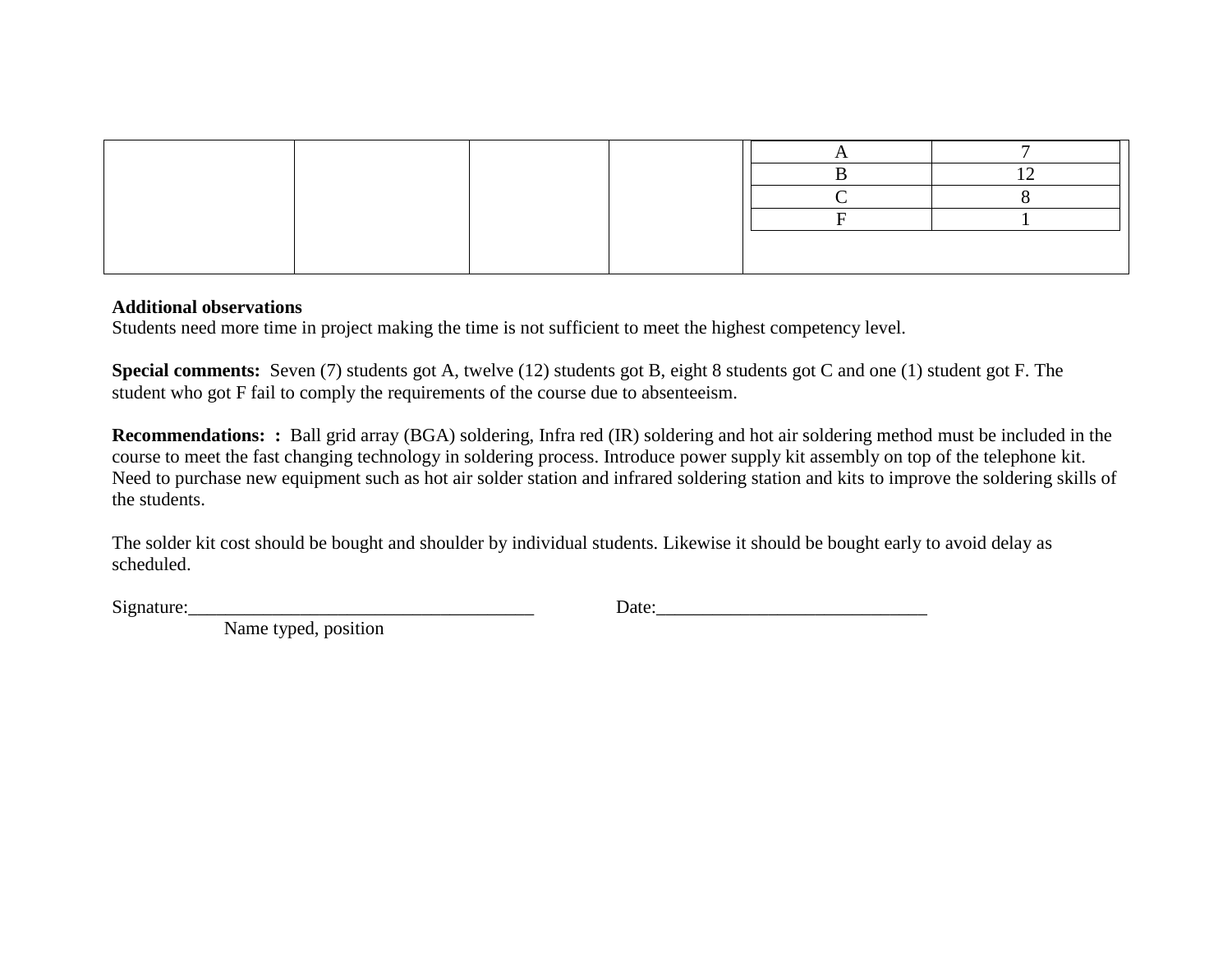### Review of Performance: (**VEE 135 Digital 1**, Fall 2012, 14 students) Submitted by: Nelchor Permitez Ed. D.

Institutional Learning Outcomes (ILO):

ILO1: communicate effectively

ILO2: employ critical thinking *[& problem solving]*

ILO3: possess specific knowledge and skills in a major discipline or professional program of study

ILO4: take responsibility and develop skills for learning

ILO5: interact responsibly with people, cultures, and their environment

Program Learning Outcomes (PLO)

PLO1: Practice Safety and occupational health procedures in the workplace.

PLO2: Use electronic tools and test equipment competently.

PLO3: Interpret schematic diagrams and waveforms.

PLO4: Build electronic projects to a given specification.

PLO5: Practice a career in the Telecomm Industry.

| SLO#                                                                               | Program                                                          | I, D, M | <b>ILO</b> | <b>Reflection/Comment</b>                                                                                                                                                                          |                   |
|------------------------------------------------------------------------------------|------------------------------------------------------------------|---------|------------|----------------------------------------------------------------------------------------------------------------------------------------------------------------------------------------------------|-------------------|
|                                                                                    | SLO#                                                             |         |            |                                                                                                                                                                                                    |                   |
| Identify and<br>describe the history<br>and development of<br>digital electronics. | Use<br>electronic<br>tools and test<br>equipment<br>competently. | D       | 2,3,4      | The SLO was assess using hands-on troubleshooting and written quiz and<br>examination.<br>Students need more time in hands-on and other practical procedure to<br>reach mastery level performance. |                   |
|                                                                                    |                                                                  |         |            | Letter Grade                                                                                                                                                                                       | Number of student |
|                                                                                    |                                                                  |         |            | A                                                                                                                                                                                                  |                   |
|                                                                                    |                                                                  |         |            | B                                                                                                                                                                                                  | 11                |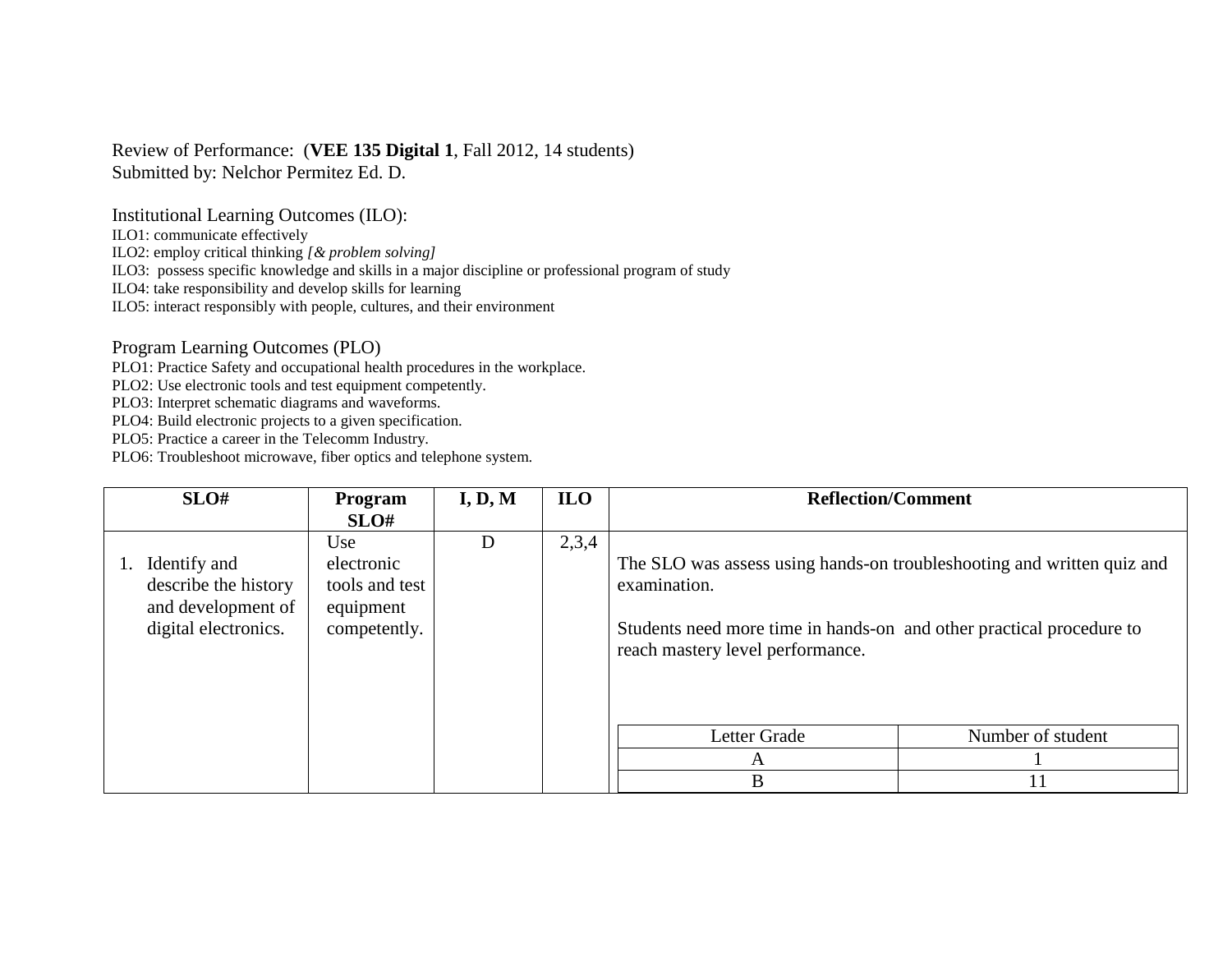|                                                                               |                                                              |              |       | $\mathsf{C}$                                                                                                                                                                                       | 2                 |
|-------------------------------------------------------------------------------|--------------------------------------------------------------|--------------|-------|----------------------------------------------------------------------------------------------------------------------------------------------------------------------------------------------------|-------------------|
|                                                                               |                                                              |              |       |                                                                                                                                                                                                    |                   |
| 2. Describe digital<br>electronics<br>hardware.                               | Use electronic<br>tools and test<br>equipment<br>competently | D            | 2,3,4 | The SLO was assess using hands-on troubleshooting and written quiz and<br>examination.<br>Students need more time in hands-on and other practical procedure to<br>reach mastery level performance. |                   |
|                                                                               |                                                              |              |       | Letter Grade                                                                                                                                                                                       | Number of student |
|                                                                               |                                                              |              |       | $\mathbf{A}$                                                                                                                                                                                       | 3                 |
|                                                                               |                                                              |              |       | $\bf{B}$                                                                                                                                                                                           | $\overline{4}$    |
|                                                                               |                                                              |              |       | $\overline{C}$                                                                                                                                                                                     | $\overline{7}$    |
| 3. Describe the basic<br>operating principles<br>of buffers and<br>inverters. | Use electronic<br>tools and test<br>equipment<br>competently | $\mathbf{M}$ | 2,3,4 | The SLO was assess using hands-on troubleshooting and written quiz and<br>examination.<br>Students need more time in hands-on and other practical procedure to<br>reach mastery level performance. |                   |
|                                                                               |                                                              |              |       | Letter Grade                                                                                                                                                                                       | Number of student |
|                                                                               |                                                              |              |       | $\mathbf{A}$                                                                                                                                                                                       | $\overline{2}$    |
|                                                                               |                                                              |              |       | $\, {\bf B}$                                                                                                                                                                                       | 9                 |
|                                                                               |                                                              |              |       | $\overline{C}$                                                                                                                                                                                     | 3                 |
| 4. Describe various                                                           | Use electronic                                               | M            | 2,3,4 |                                                                                                                                                                                                    |                   |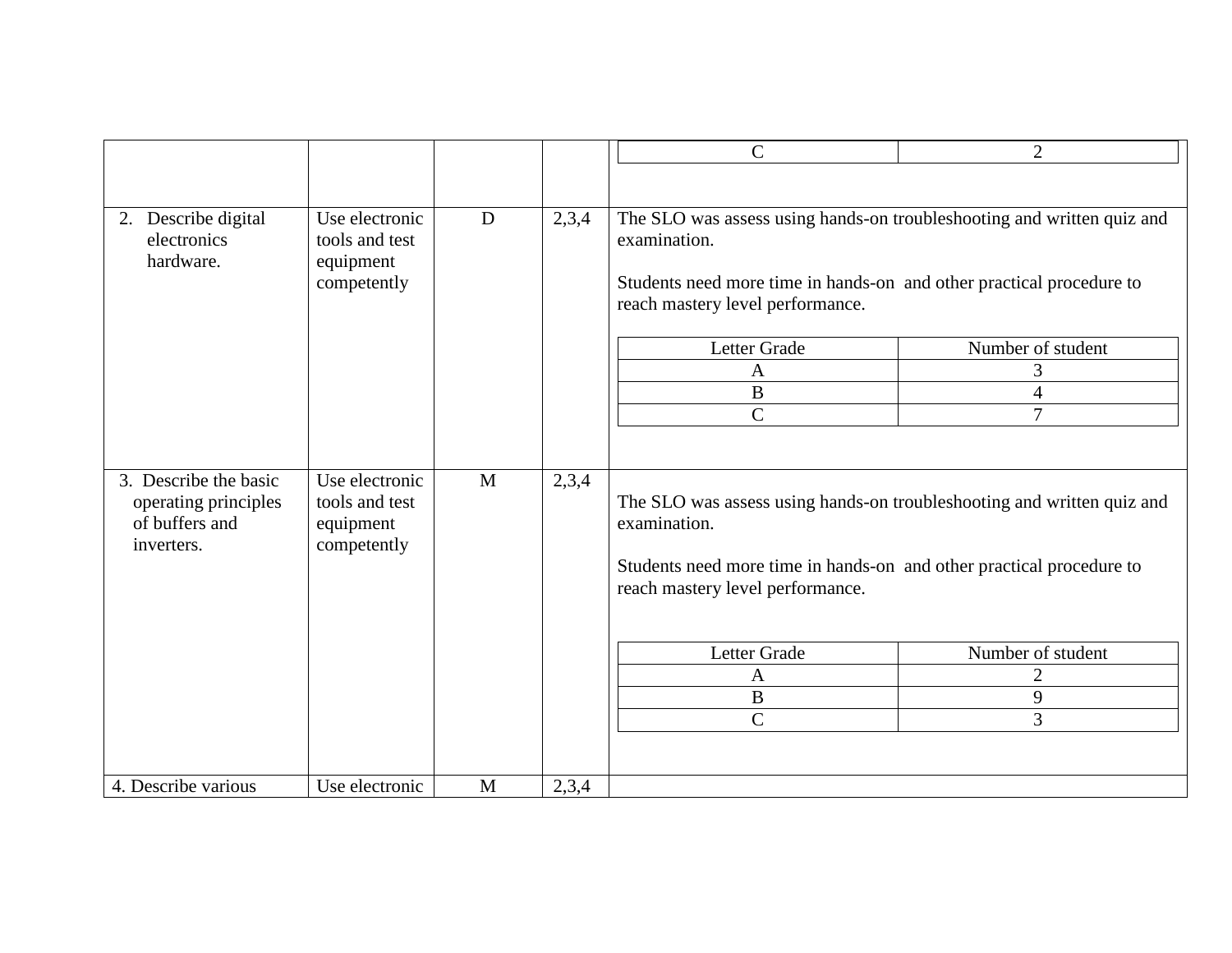|    | digital test equipment<br>and their operating<br>characteristics.                             | tools and test<br>equipment<br>competently                    |   |       | The SLO was assess using hands-on troubleshooting and written quiz and<br>examination.<br>Students need more time in hands-on and other practical procedure to<br>reach mastery level performance. |                             |  |
|----|-----------------------------------------------------------------------------------------------|---------------------------------------------------------------|---|-------|----------------------------------------------------------------------------------------------------------------------------------------------------------------------------------------------------|-----------------------------|--|
|    |                                                                                               |                                                               |   |       | Letter Grade<br>A                                                                                                                                                                                  | Number of student<br>2      |  |
|    |                                                                                               |                                                               |   |       | $\boldsymbol{B}$                                                                                                                                                                                   |                             |  |
|    |                                                                                               |                                                               |   |       | $\overline{C}$                                                                                                                                                                                     | 11                          |  |
|    | 5. Explain the purpose<br>and the operation for<br>the 555 Timer.                             | Use electronic<br>tools and test<br>equipment<br>competently  | M | 2,3,4 | The SLO was assess using hands-on troubleshooting and written quiz and<br>examination.<br>Students need more time in hands-on and other practical procedure to                                     |                             |  |
|    |                                                                                               |                                                               |   |       | reach mastery level performance.<br>Letter Grade<br>A<br>$\bf{B}$<br>$\overline{C}$                                                                                                                | Number of student<br>4<br>9 |  |
| 6. | Describe the<br>purpose,<br>construction, and<br>operation of various<br>integrated circuits. | Use electronic<br>tools and test<br>equipment<br>competently. | M | 2,3,4 | The SLO was assess using hands-on troubleshooting and written quiz and<br>examination.<br>Students need more time in hands-on and other practical procedure to                                     |                             |  |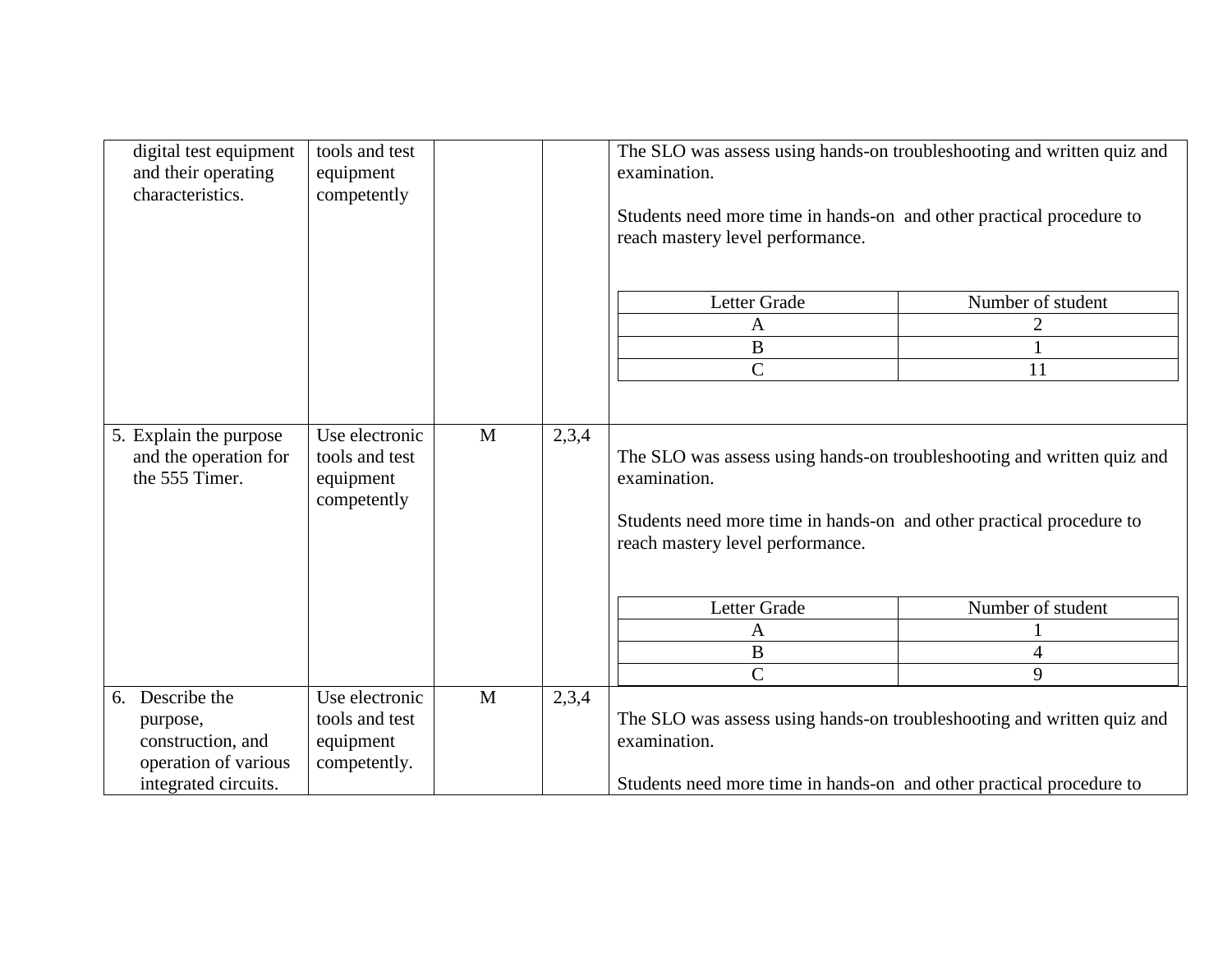|                                                                                                 |                                                               |              |       | reach mastery level performance.                                                                                                                                                                                                              |                                               |
|-------------------------------------------------------------------------------------------------|---------------------------------------------------------------|--------------|-------|-----------------------------------------------------------------------------------------------------------------------------------------------------------------------------------------------------------------------------------------------|-----------------------------------------------|
| 7. Identify and describe<br>the AND gate<br>operation. Measure<br>input to output<br>waveforms. | Use electronic<br>tools and test<br>equipment<br>competently. | $\mathbf{M}$ | 2,3,4 | Letter Grade<br>Α<br>B<br>$\mathcal{C}$<br>The SLO was assess using hands-on troubleshooting and written quiz and<br>examination.<br>Students need more time in hands-on and other practical procedure to<br>reach mastery level performance. | Number of student<br>3<br>6<br>5              |
|                                                                                                 |                                                               |              |       | Letter Grade<br>Α<br>$\overline{B}$<br>$\overline{C}$                                                                                                                                                                                         | Number of student<br>3<br>10                  |
| 8. Identify and describe<br>the OR gate<br>operation. Measure<br>input to output<br>waveforms.  | Use electronic<br>tools and test<br>equipment<br>competently. | M            | 2,3,4 | The SLO was assess using hands-on troubleshooting and written quiz and<br>examination.<br>Students need more time in hands-on and other practical procedure to<br>reach mastery level performance.                                            |                                               |
|                                                                                                 |                                                               |              |       | Letter Grade<br>A<br>$\bf{B}$<br>$\overline{C}$                                                                                                                                                                                               | Number of student<br>5<br>7<br>$\overline{2}$ |
| 9. Identify and describe                                                                        | Use electronic                                                | M            | 2,3,4 | The SLO was assess using hands-on troubleshooting and written quiz and                                                                                                                                                                        |                                               |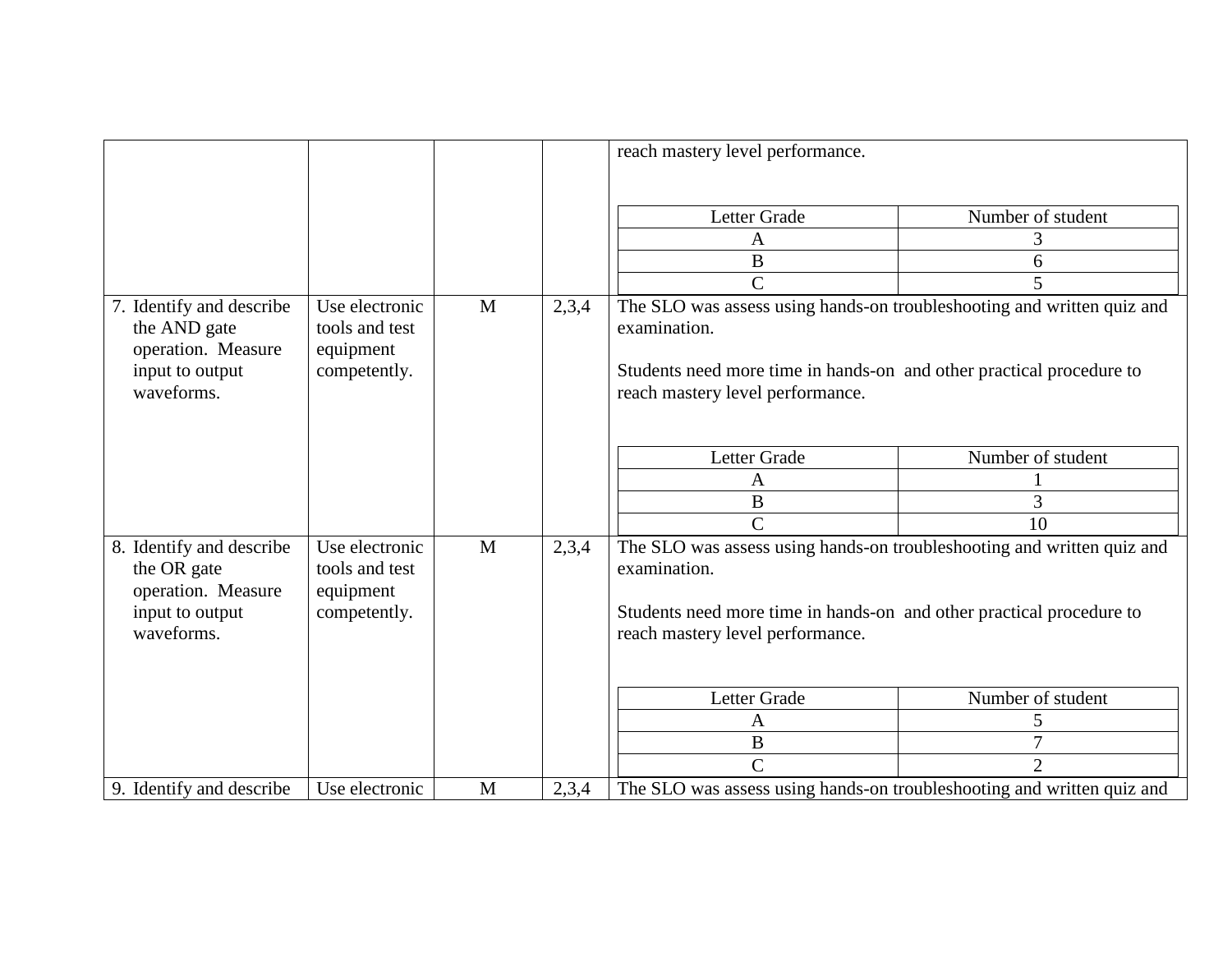| the NOT gate<br>operation. Measure<br>input to output<br>waveforms.                               | tools and test<br>equipment<br>competently.                   |   |                                                                                                                                                                                                    | examination.<br>Students need more time in hands-on and other practical procedure to<br>reach mastery level performance.                                                                           |                   |
|---------------------------------------------------------------------------------------------------|---------------------------------------------------------------|---|----------------------------------------------------------------------------------------------------------------------------------------------------------------------------------------------------|----------------------------------------------------------------------------------------------------------------------------------------------------------------------------------------------------|-------------------|
|                                                                                                   |                                                               |   |                                                                                                                                                                                                    | Letter Grade                                                                                                                                                                                       | Number of student |
|                                                                                                   |                                                               |   |                                                                                                                                                                                                    | A                                                                                                                                                                                                  | 4                 |
|                                                                                                   |                                                               |   |                                                                                                                                                                                                    | B                                                                                                                                                                                                  | 8                 |
|                                                                                                   |                                                               |   |                                                                                                                                                                                                    | $\overline{C}$                                                                                                                                                                                     | $\overline{2}$    |
| 10. Identify and<br>describe the NAND<br>gate operation.<br>Measure input to<br>output waveforms. | Use electronic<br>tools and test<br>equipment<br>competently. | M | The SLO was assess using hands-on troubleshooting and written quiz and<br>examination.<br>Students need more time in hands-on and other practical procedure to<br>reach mastery level performance. |                                                                                                                                                                                                    |                   |
|                                                                                                   |                                                               |   |                                                                                                                                                                                                    | Letter Grade                                                                                                                                                                                       | Number of student |
|                                                                                                   |                                                               |   |                                                                                                                                                                                                    | A                                                                                                                                                                                                  | $\theta$          |
|                                                                                                   |                                                               |   |                                                                                                                                                                                                    | $\overline{B}$                                                                                                                                                                                     |                   |
|                                                                                                   |                                                               |   |                                                                                                                                                                                                    | $\overline{C}$                                                                                                                                                                                     | 13                |
| 11. Identify and describe<br>the NOR gate<br>operation. Measure<br>input to output<br>waveforms.  | Use electronic<br>tools and test<br>equipment<br>competently. | M | 2,3,4                                                                                                                                                                                              | The SLO was assess using hands-on troubleshooting and written quiz and<br>examination.<br>Students need more time in hands-on and other practical procedure to<br>reach mastery level performance. |                   |
|                                                                                                   |                                                               |   |                                                                                                                                                                                                    | Letter Grade                                                                                                                                                                                       | Number of student |
|                                                                                                   |                                                               |   |                                                                                                                                                                                                    | A                                                                                                                                                                                                  | $\overline{2}$    |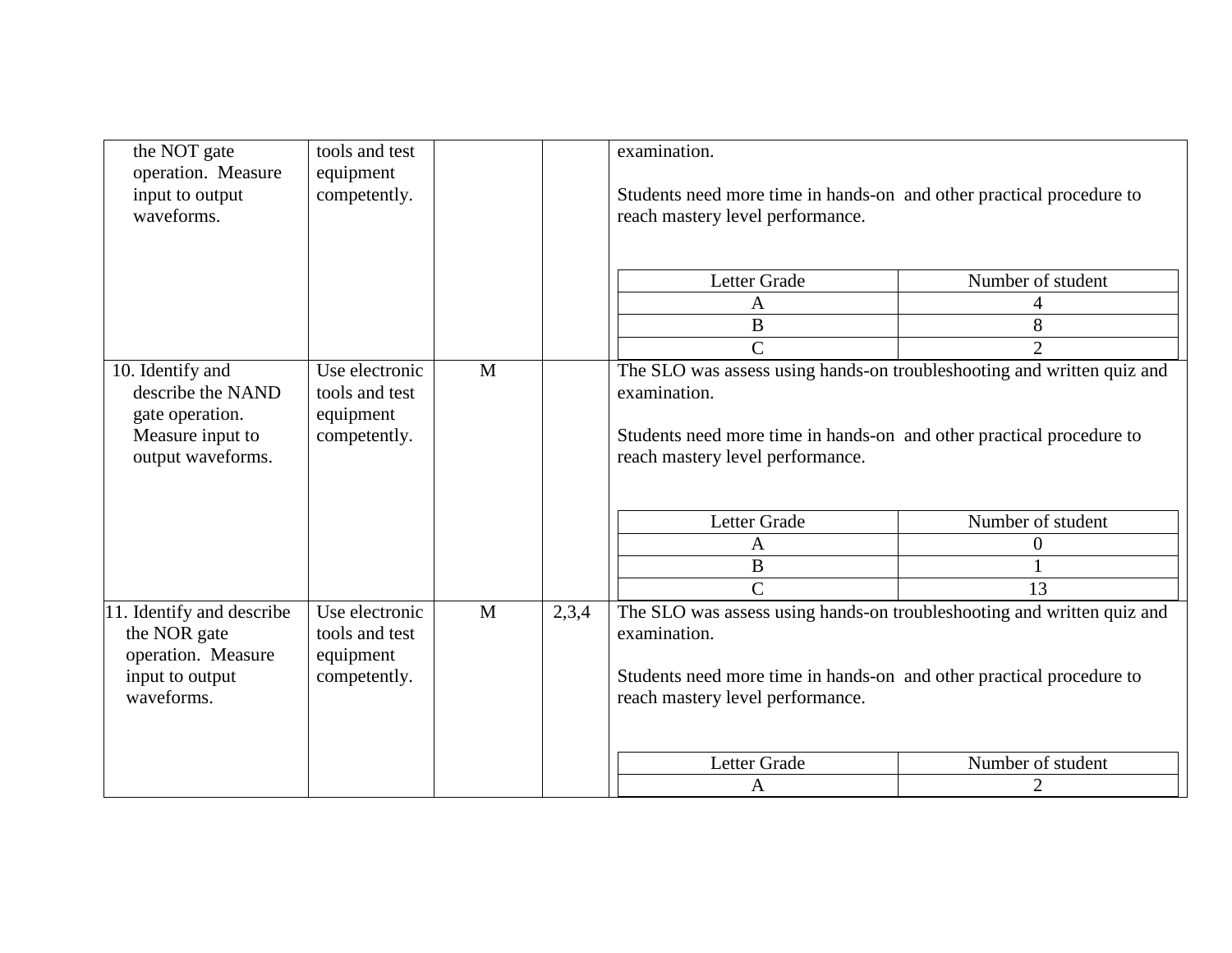|                                                                                                  |                                                               |   |       | B                                                                                                                                                                                                  | $\overline{2}$    |
|--------------------------------------------------------------------------------------------------|---------------------------------------------------------------|---|-------|----------------------------------------------------------------------------------------------------------------------------------------------------------------------------------------------------|-------------------|
|                                                                                                  |                                                               |   |       | $\overline{C}$                                                                                                                                                                                     | 10                |
| 12. Identify and describe<br>the XOR gate<br>operation. Measure<br>input to output<br>waveforms. | Use electronic<br>tools and test<br>equipment<br>competently. | M | 2,3,4 | The SLO was assess using hands-on troubleshooting and written quiz and<br>examination.<br>Students need more time in hands-on and other practical procedure to<br>reach mastery level performance. |                   |
|                                                                                                  |                                                               |   |       | Letter Grade                                                                                                                                                                                       | Number of student |
|                                                                                                  |                                                               |   |       | A                                                                                                                                                                                                  |                   |
|                                                                                                  |                                                               |   |       | B                                                                                                                                                                                                  | $\overline{4}$    |
|                                                                                                  |                                                               |   |       | $\mathcal{C}$                                                                                                                                                                                      | 9                 |
| 13. Describe the purpose<br>and operation of<br>various combinational<br>circuits.               | Use electronic<br>tools and test<br>equipment<br>competently. | M | 2,3,4 | The SLO was assess using hands-on troubleshooting and written quiz and<br>examination.<br>Students need more time in hands-on and other practical procedure to<br>reach mastery level performance. |                   |
|                                                                                                  |                                                               |   |       | Letter Grade                                                                                                                                                                                       | Number of student |
|                                                                                                  |                                                               |   |       | A                                                                                                                                                                                                  | $\theta$          |
|                                                                                                  |                                                               |   |       | $\bf{B}$                                                                                                                                                                                           | 3                 |
|                                                                                                  |                                                               |   |       | $\mathsf{C}$                                                                                                                                                                                       | 11                |
| 14. Describe the different<br>types of logic families<br>and their operating<br>characteristics. | Use electronic<br>tools and test<br>equipment<br>competently. | M | 2,3,4 | The SLO was assess using hands-on troubleshooting and written quiz and<br>examination.<br>Students need more time in hands-on and other practical procedure to<br>reach mastery level performance. |                   |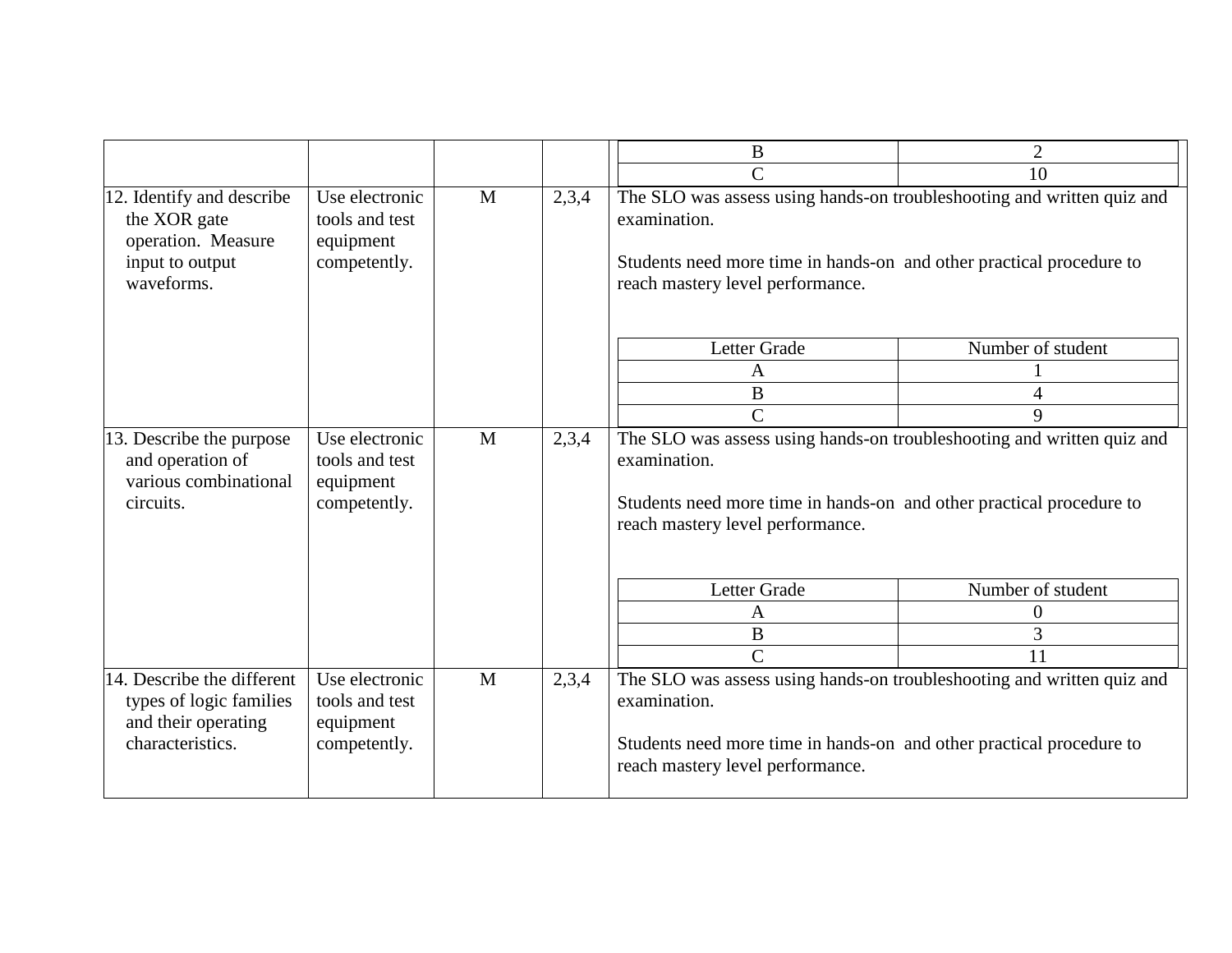|                                                                                                                                                             |                                                               |   |       | Letter Grade                                                                                                                                                                                       | Number of student |
|-------------------------------------------------------------------------------------------------------------------------------------------------------------|---------------------------------------------------------------|---|-------|----------------------------------------------------------------------------------------------------------------------------------------------------------------------------------------------------|-------------------|
|                                                                                                                                                             |                                                               |   |       | A                                                                                                                                                                                                  | 0                 |
|                                                                                                                                                             |                                                               |   |       | B                                                                                                                                                                                                  | 3                 |
|                                                                                                                                                             |                                                               |   |       | $\overline{C}$                                                                                                                                                                                     | 11                |
| 15. Describe the number<br>systems used in digital<br>electronics. Perform<br>mathematical<br>calculations and<br>conversions using<br>digital mathematics. | Use electronic<br>tools and test<br>equipment<br>competently. | M | 2,3,4 | The SLO was assess using hands-on troubleshooting and written quiz and<br>examination.<br>Students need more time in hands-on and other practical procedure to<br>reach mastery level performance. |                   |
|                                                                                                                                                             |                                                               |   |       | Letter Grade                                                                                                                                                                                       | Number of student |
|                                                                                                                                                             |                                                               |   |       | A                                                                                                                                                                                                  | $\boldsymbol{0}$  |
|                                                                                                                                                             |                                                               |   |       | B                                                                                                                                                                                                  | $\overline{2}$    |
|                                                                                                                                                             |                                                               |   |       | $\overline{C}$                                                                                                                                                                                     | 12                |
| 16. Describe how a<br>decimal encoder<br>performs base 10 to<br>binary conversion.                                                                          | Use electronic<br>tools and test<br>equipment<br>competently. | M | 2,3,4 | The SLO was assess using hands-on troubleshooting and written quiz and<br>examination.<br>Students need more time in hands-on and other practical procedure to<br>reach mastery level performance. |                   |
|                                                                                                                                                             |                                                               |   |       | Letter Grade                                                                                                                                                                                       | Number of student |
|                                                                                                                                                             |                                                               |   |       | A                                                                                                                                                                                                  | $\boldsymbol{0}$  |
|                                                                                                                                                             |                                                               |   |       | B                                                                                                                                                                                                  |                   |
|                                                                                                                                                             |                                                               |   |       | $\overline{C}$                                                                                                                                                                                     | 13                |
| 17. Describe how a                                                                                                                                          | Use electronic                                                | M | 2,3,4 | The SLO was assess using hands-on troubleshooting and written quiz and                                                                                                                             |                   |
| binary decoder                                                                                                                                              | tools and test                                                |   |       | examination.                                                                                                                                                                                       |                   |
| performs binary to 7                                                                                                                                        | equipment                                                     |   |       |                                                                                                                                                                                                    |                   |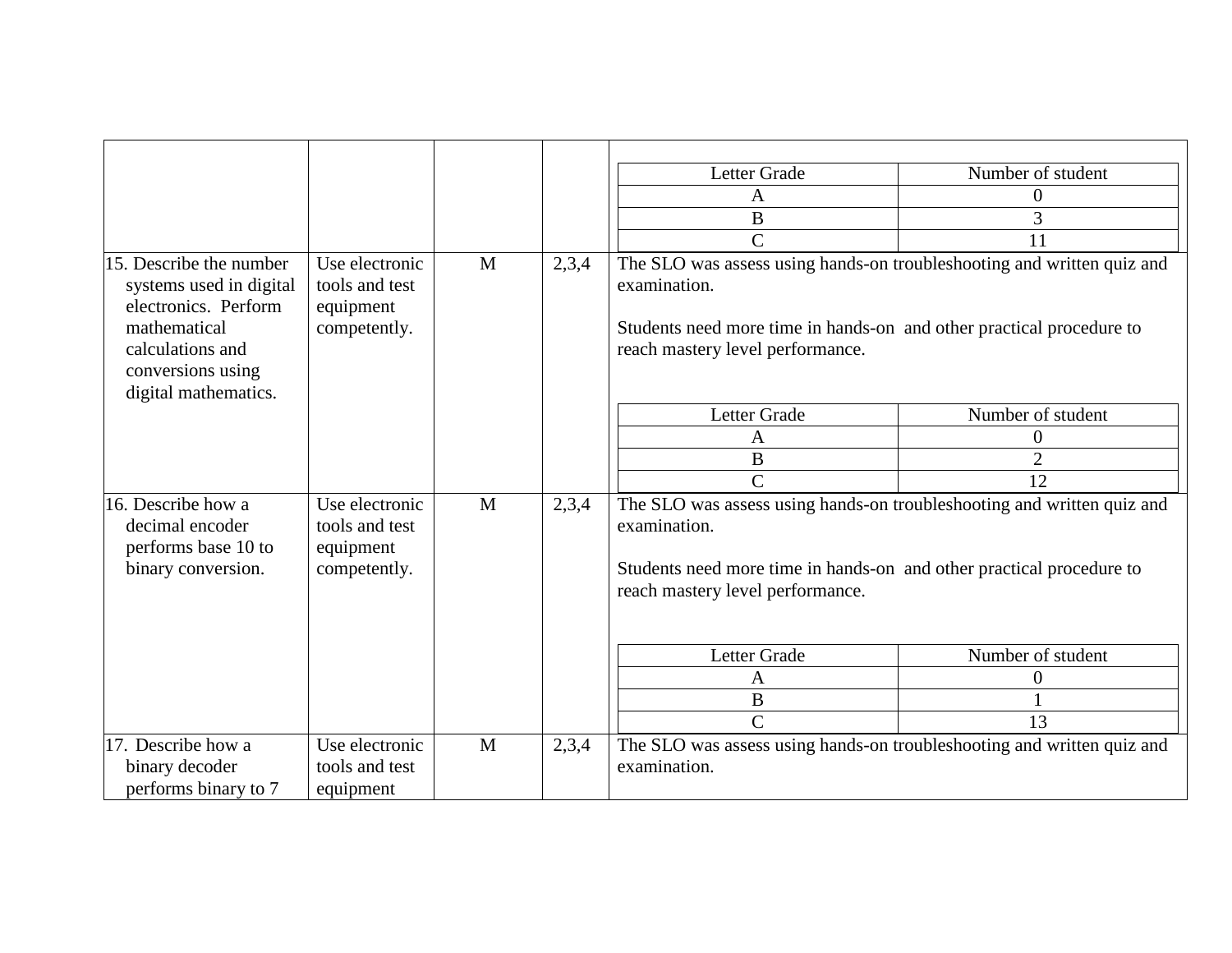| segment conversions.                                                     | competently.                                                  |              |       | Students need more time in hands-on and other practical procedure to<br>reach mastery level performance.                                                                                           |                   |
|--------------------------------------------------------------------------|---------------------------------------------------------------|--------------|-------|----------------------------------------------------------------------------------------------------------------------------------------------------------------------------------------------------|-------------------|
|                                                                          |                                                               |              |       | Letter Grade                                                                                                                                                                                       | Number of student |
|                                                                          |                                                               |              |       | A                                                                                                                                                                                                  | $\boldsymbol{0}$  |
|                                                                          |                                                               |              |       | $\, {\bf B}$                                                                                                                                                                                       | 3                 |
|                                                                          |                                                               |              |       | $\overline{C}$                                                                                                                                                                                     | 11                |
| 18. Identify and describe<br>the operation of a 4-bit<br>comparator.     | Use electronic<br>tools and test<br>equipment<br>competently. | M            | 2,3,4 | The SLO was assess using hands-on troubleshooting and written quiz and<br>examination.<br>Students need more time in hands-on and other practical procedure to<br>reach mastery level performance. |                   |
|                                                                          |                                                               |              |       | Letter Grade                                                                                                                                                                                       | Number of student |
|                                                                          |                                                               |              |       | A                                                                                                                                                                                                  | $\overline{0}$    |
|                                                                          |                                                               |              |       | $\, {\bf B}$                                                                                                                                                                                       | $\overline{4}$    |
|                                                                          |                                                               |              |       | $\mathsf{C}$                                                                                                                                                                                       | 10                |
| 19. Explain the basic<br>operating principles of<br>a flip-flop circuit. | Use electronic<br>tools and test<br>equipment<br>competently. | $\mathbf{M}$ | 2,3,4 | The SLO was assess using hands-on troubleshooting and written quiz and<br>examination.<br>Students need more time in hands-on and other practical procedure to<br>reach mastery level performance. |                   |
|                                                                          |                                                               |              |       | Letter Grade                                                                                                                                                                                       | Number of student |
|                                                                          |                                                               |              |       | A                                                                                                                                                                                                  | $\theta$          |
|                                                                          |                                                               |              |       | B                                                                                                                                                                                                  | 6                 |
|                                                                          |                                                               |              |       | $\overline{C}$                                                                                                                                                                                     | 8                 |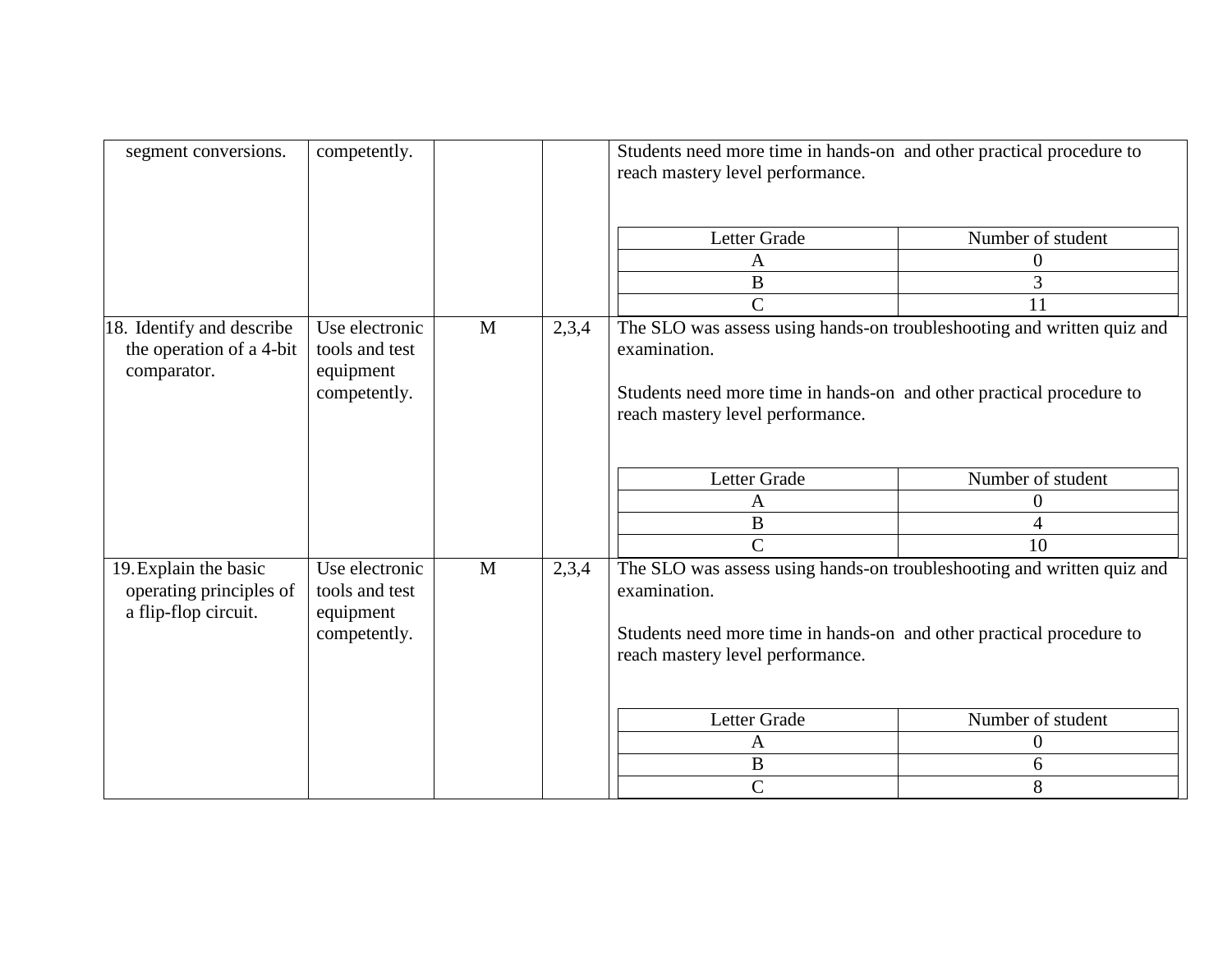| 20. Identify and describe<br>the purpose and the<br>operation of an RS<br>flip-flop circuit.        | Use electronic<br>tools and test<br>equipment<br>competently. | M | 2,3,4 | The SLO was assess using hands-on troubleshooting and written quiz and<br>examination.<br>Students need more time in hands-on and other practical procedure to<br>reach mastery level performance. |                   |
|-----------------------------------------------------------------------------------------------------|---------------------------------------------------------------|---|-------|----------------------------------------------------------------------------------------------------------------------------------------------------------------------------------------------------|-------------------|
|                                                                                                     |                                                               |   |       | Letter Grade                                                                                                                                                                                       | Number of student |
|                                                                                                     |                                                               |   |       | A                                                                                                                                                                                                  | 0                 |
|                                                                                                     |                                                               |   |       | $\bf{B}$                                                                                                                                                                                           | 5                 |
|                                                                                                     |                                                               |   |       | $\overline{C}$                                                                                                                                                                                     | 9                 |
| 21. Identify and describe<br>the purpose and the<br>operation of a Clocked<br>RS flip-flop circuit. | Use electronic<br>tools and test<br>equipment<br>competently. | M | 2,3,4 | The SLO was assess using hands-on troubleshooting and written quiz and<br>examination.<br>Students need more time in hands-on and other practical procedure to<br>reach mastery level performance. |                   |
|                                                                                                     |                                                               |   |       | Letter Grade                                                                                                                                                                                       | Number of student |
|                                                                                                     |                                                               |   |       | A                                                                                                                                                                                                  | 0                 |
|                                                                                                     |                                                               |   |       | $\bf{B}$                                                                                                                                                                                           | 3                 |
|                                                                                                     |                                                               |   |       | $\overline{C}$                                                                                                                                                                                     | 11                |
| 22. Identify and describe<br>the purpose and the<br>operation of a D-type<br>flip-flop circuit.     | Use electronic<br>tools and test<br>equipment<br>competently. | M | 2,3,4 | The SLO was assess using hands-on troubleshooting and written quiz and<br>examination.<br>Students need more time in hands-on and other practical procedure to<br>reach mastery level performance. |                   |
|                                                                                                     |                                                               |   |       | Letter Grade                                                                                                                                                                                       | Number of student |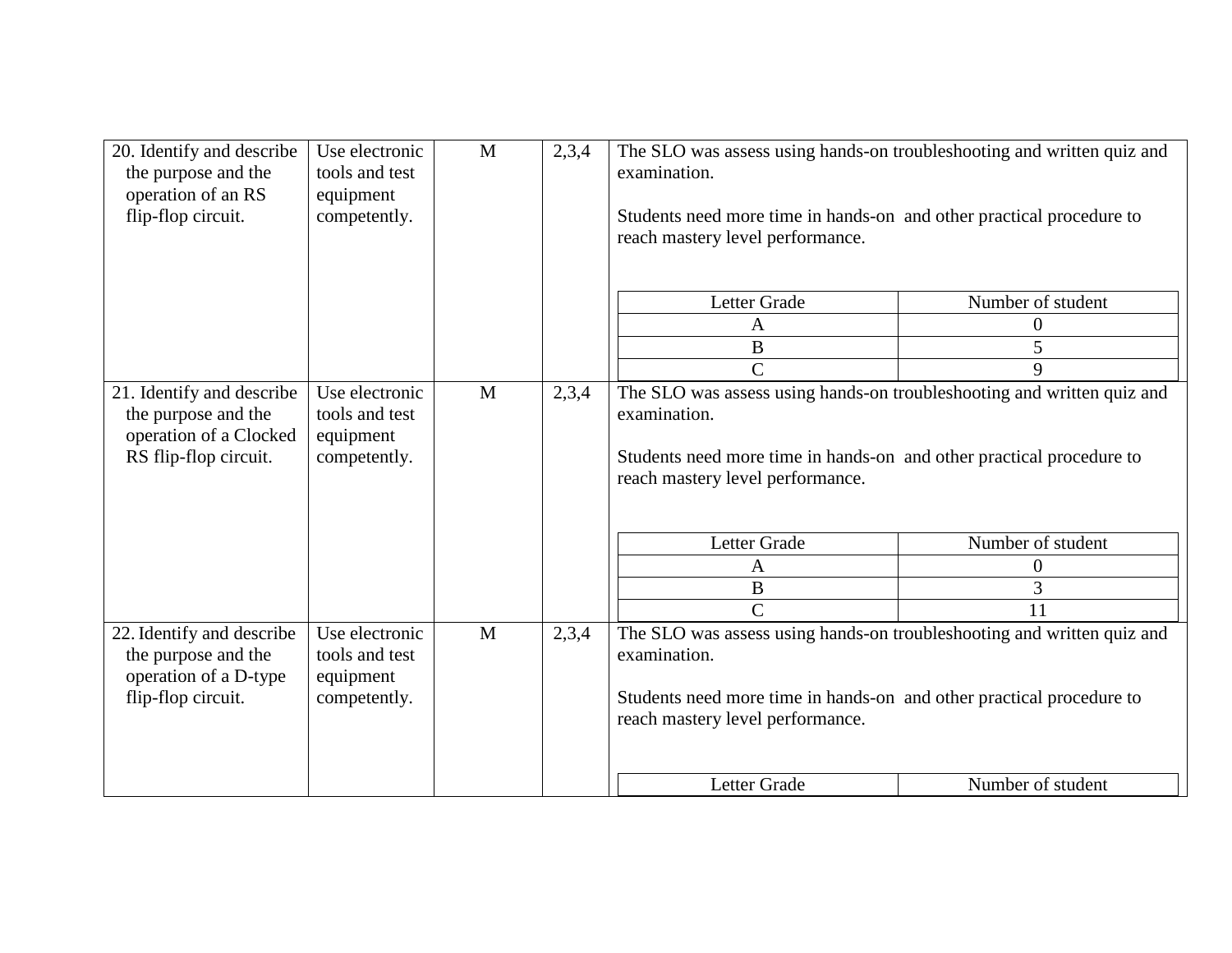|                                                                                                       |                                                               |   |       | A<br>B                                                                                                                                                                                             | $\tau$            |
|-------------------------------------------------------------------------------------------------------|---------------------------------------------------------------|---|-------|----------------------------------------------------------------------------------------------------------------------------------------------------------------------------------------------------|-------------------|
|                                                                                                       |                                                               |   |       |                                                                                                                                                                                                    |                   |
|                                                                                                       |                                                               |   |       | $\overline{C}$                                                                                                                                                                                     | 6                 |
| 23. Identify and describe<br>the purpose and the<br>operation of a JK flip-<br>flop circuit.          | Use electronic<br>tools and test<br>equipment<br>competently. | M | 2,3,4 | The SLO was assess using hands-on troubleshooting and written quiz and<br>examination.<br>Students need more time in hands-on and other practical procedure to<br>reach mastery level performance. |                   |
|                                                                                                       |                                                               |   |       | Letter Grade                                                                                                                                                                                       | Number of student |
|                                                                                                       |                                                               |   |       | A                                                                                                                                                                                                  | $\overline{0}$    |
|                                                                                                       |                                                               |   |       | B                                                                                                                                                                                                  | 8                 |
|                                                                                                       |                                                               |   |       | $\mathcal{C}$                                                                                                                                                                                      | 6                 |
| 24. Identify and describe<br>the purpose and the<br>operation of a Master<br>Slave flip-flop circuit. | Use electronic<br>tools and test<br>equipment<br>competently. | M | 2,3,4 | The SLO was assess using hands-on troubleshooting and written quiz and<br>examination.<br>Students need more time in hands-on and other practical procedure to<br>reach mastery level performance. |                   |
|                                                                                                       |                                                               |   |       | Letter Grade                                                                                                                                                                                       | Number of student |
|                                                                                                       |                                                               |   |       | A                                                                                                                                                                                                  | 0                 |
|                                                                                                       |                                                               |   |       | $\bf{B}$                                                                                                                                                                                           | $\overline{4}$    |
|                                                                                                       |                                                               |   |       | C                                                                                                                                                                                                  | 10                |

**Additional observations:** Needs 1 set of cards for digital NIDA cards set to accommodate growing number of students.

**Special comments:** 2 students got B, 12 got C and 1 got F for absenteeism.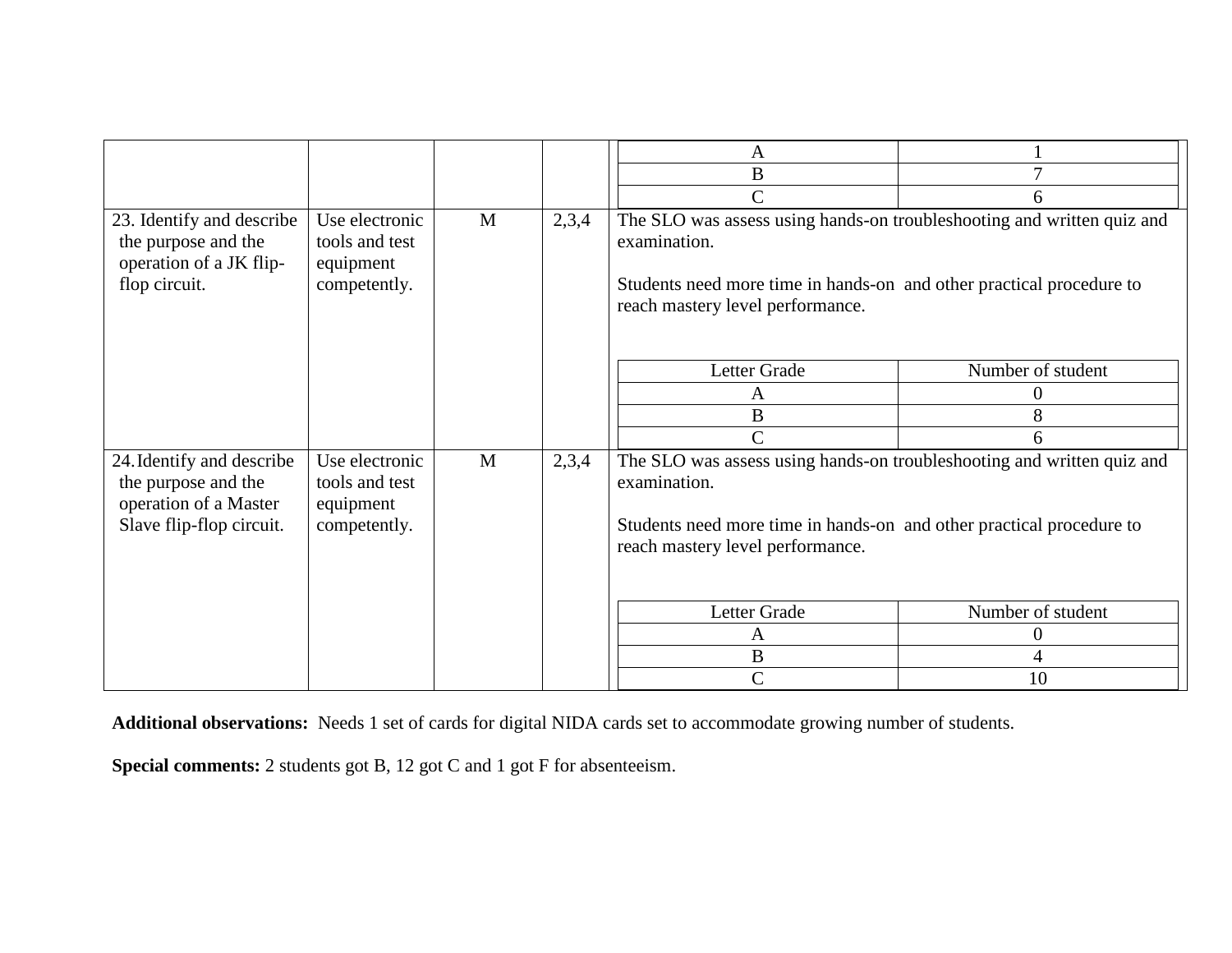**Recommendations:** Need to buy one more set of NIDA digital electronics card to handle more students during the hands on activity and thus improve the instruction of 1 trainer is to 3 students ratio.

 $Signature:$  Date: 200  $Date:$  200  $Date:$  200  $Date:$  200  $Date:$  200  $Date:$  200  $Date:$  200  $Date:$  200  $Date:$  200  $Date:$  200  $Date:$  200  $Date:$  200  $Date:$  200  $Date:$  200  $Date:$  200  $Date:$  200  $Date:$  200  $Date:$  200  $Date:$  200  $Date:$  200  $Date:$  200  $Date:$  200  $Date:$  200  $Date:$  20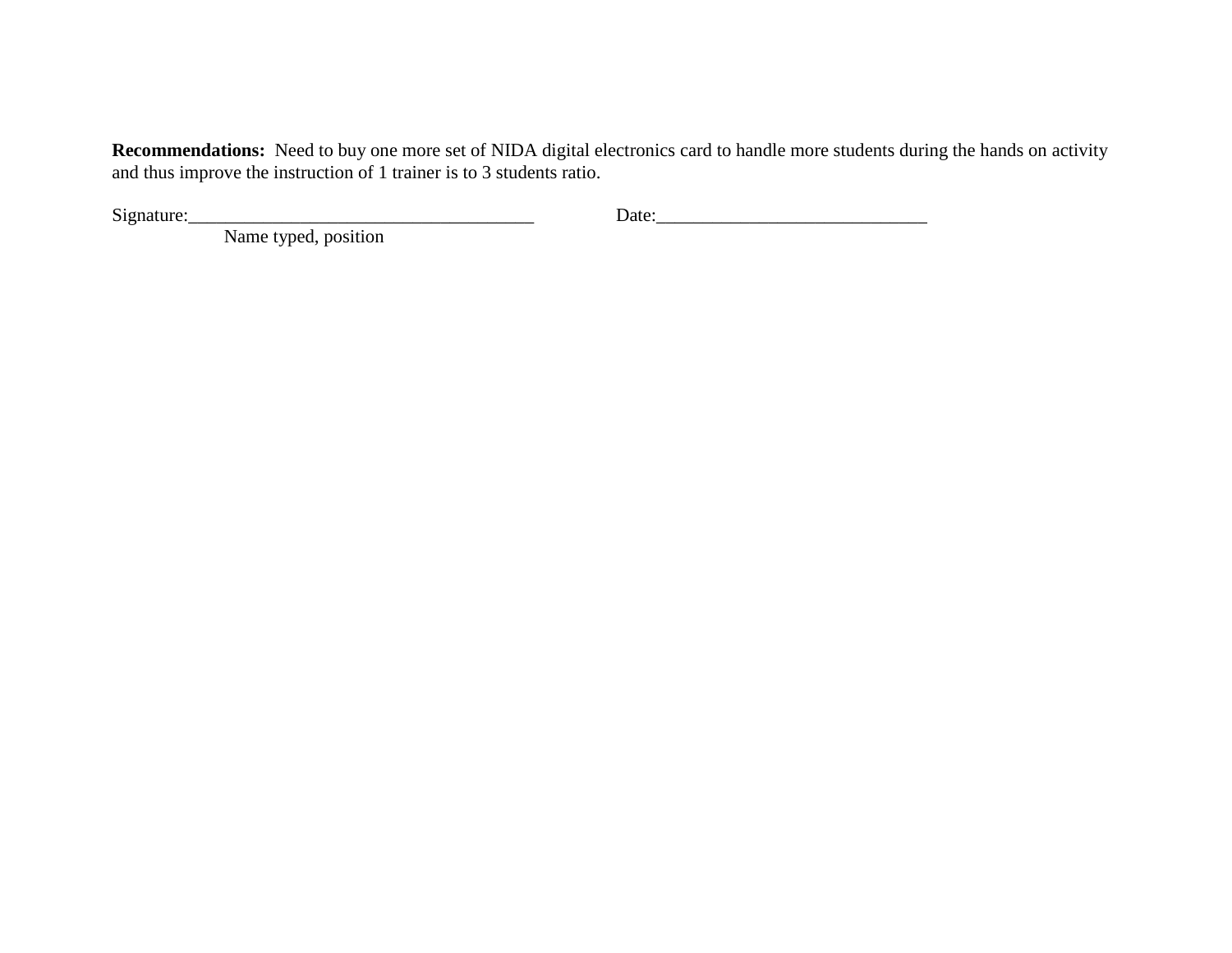## Review of Performance: (**VEE 235 Digital 2**, Fall 2011, 12 students) Submitted by: Nelchor Permitez Ed. D.

Institutional Learning Outcomes (ILO):

ILO1: communicate effectively

ILO2: employ critical thinking *[& problem solving]*

ILO3: possess specific knowledge and skills in a major discipline or professional program of study

ILO4: take responsibility and develop skills for learning

ILO5: interact responsibly with people, cultures, and their environment

Program Learning Outcomes (PLO)

PLO1: Practice Safety and occupational health procedures in the workplace.

PLO2: Use electronic tools and test equipment competently.

PLO3: Interpret schematic diagrams and waveforms.

PLO4: Build electronic projects to a given specification.

PLO5: Practice a career in the Telecomm Industry.

| SLO#                                                                                  | <b>Program</b><br>SLO#                                | I, D, M | <b>ILO</b> |                                                                                                                      | <b>Reflection/Comment</b>                                                  |
|---------------------------------------------------------------------------------------|-------------------------------------------------------|---------|------------|----------------------------------------------------------------------------------------------------------------------|----------------------------------------------------------------------------|
| 1. Describe the basic<br>operating principles of<br>registers and memory<br>circuits. | Interpret<br>schematics<br>diagrams and<br>waveforms. | D       | 2,3,4      | The SLO was assess using hands-on troubleshooting and written quiz and<br>examination.<br>mastery level performance. | Students need more time in hands-on and other practical procedure to reach |
|                                                                                       |                                                       |         |            | Letter Grade<br>A                                                                                                    | Number of student                                                          |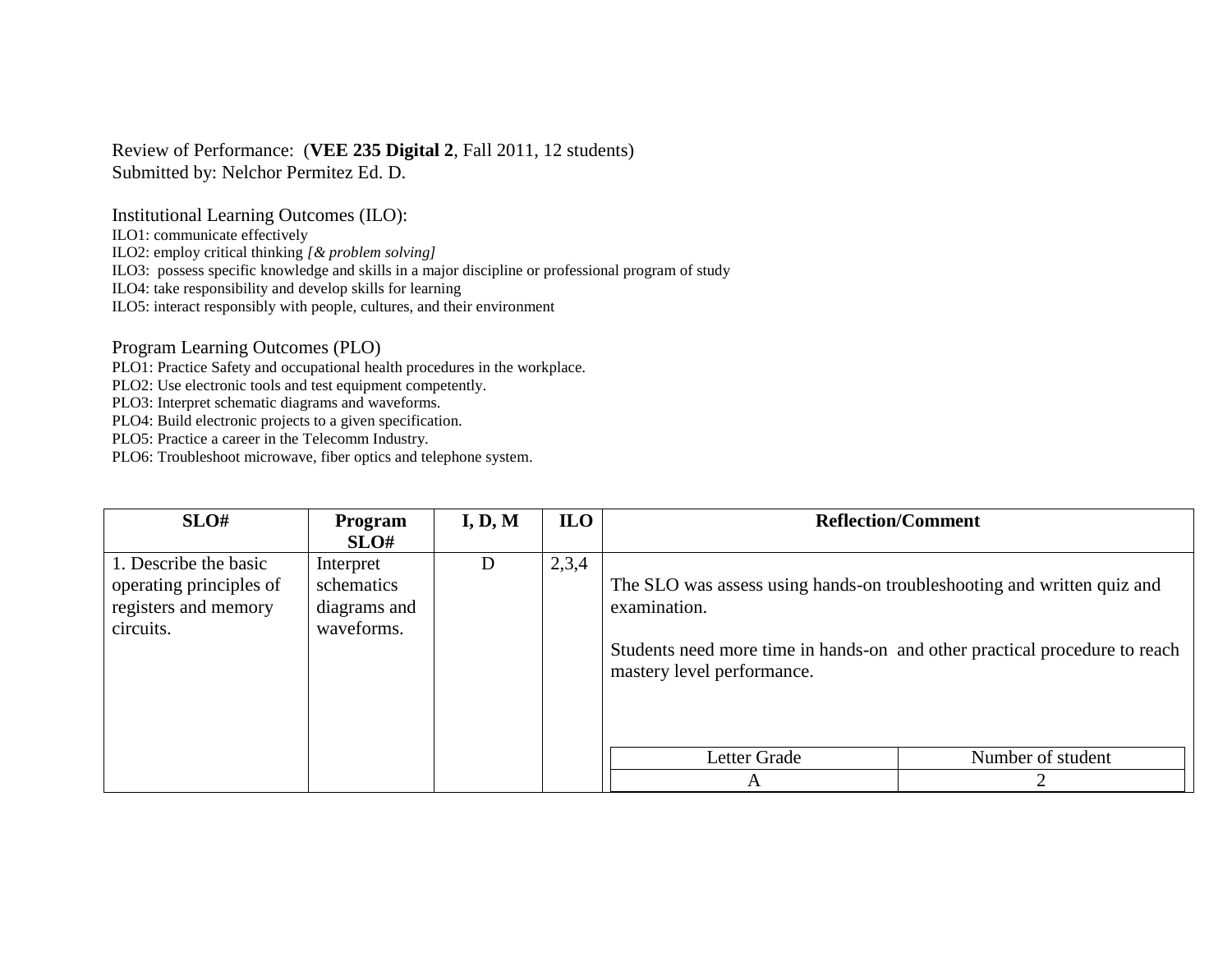|                                                                                                         |                                                       |   |       | $\bf{B}$                                                                                                                                                                                                                                    | 10                                            |
|---------------------------------------------------------------------------------------------------------|-------------------------------------------------------|---|-------|---------------------------------------------------------------------------------------------------------------------------------------------------------------------------------------------------------------------------------------------|-----------------------------------------------|
|                                                                                                         |                                                       |   |       | $\mathcal{C}$                                                                                                                                                                                                                               | $\overline{0}$                                |
|                                                                                                         |                                                       |   |       |                                                                                                                                                                                                                                             |                                               |
| 2.<br>Identify the<br>purpose and probe the<br>input and output of a 4<br>bit storage register.         | Interpret<br>schematics<br>diagrams and<br>waveforms. | D | 2,3,4 | The SLO was assess using hands-on troubleshooting and written quiz and<br>examination.<br>Students need more time in hands-on and other practical procedure to reach<br>mastery level performance.<br>Letter Grade<br>A<br>$\boldsymbol{B}$ | Number of student<br>2<br>11                  |
|                                                                                                         |                                                       |   |       | $\mathsf{C}$                                                                                                                                                                                                                                | $\overline{0}$                                |
| 3. Identify and describe th<br>function and probe<br>the input and output of<br>a 4 bit shift register. | Interpret<br>schematics<br>diagrams and<br>waveforms. | M | 2,3,4 | The SLO was assess using hands-on troubleshooting and written quiz and<br>examination.<br>Students need more time in hands-on and other practical procedure to reach<br>mastery level performance.                                          |                                               |
|                                                                                                         |                                                       |   |       | Letter Grade<br>$\mathbf{A}$<br>B<br>$\overline{C}$                                                                                                                                                                                         | Number of student<br>3<br>9<br>$\overline{0}$ |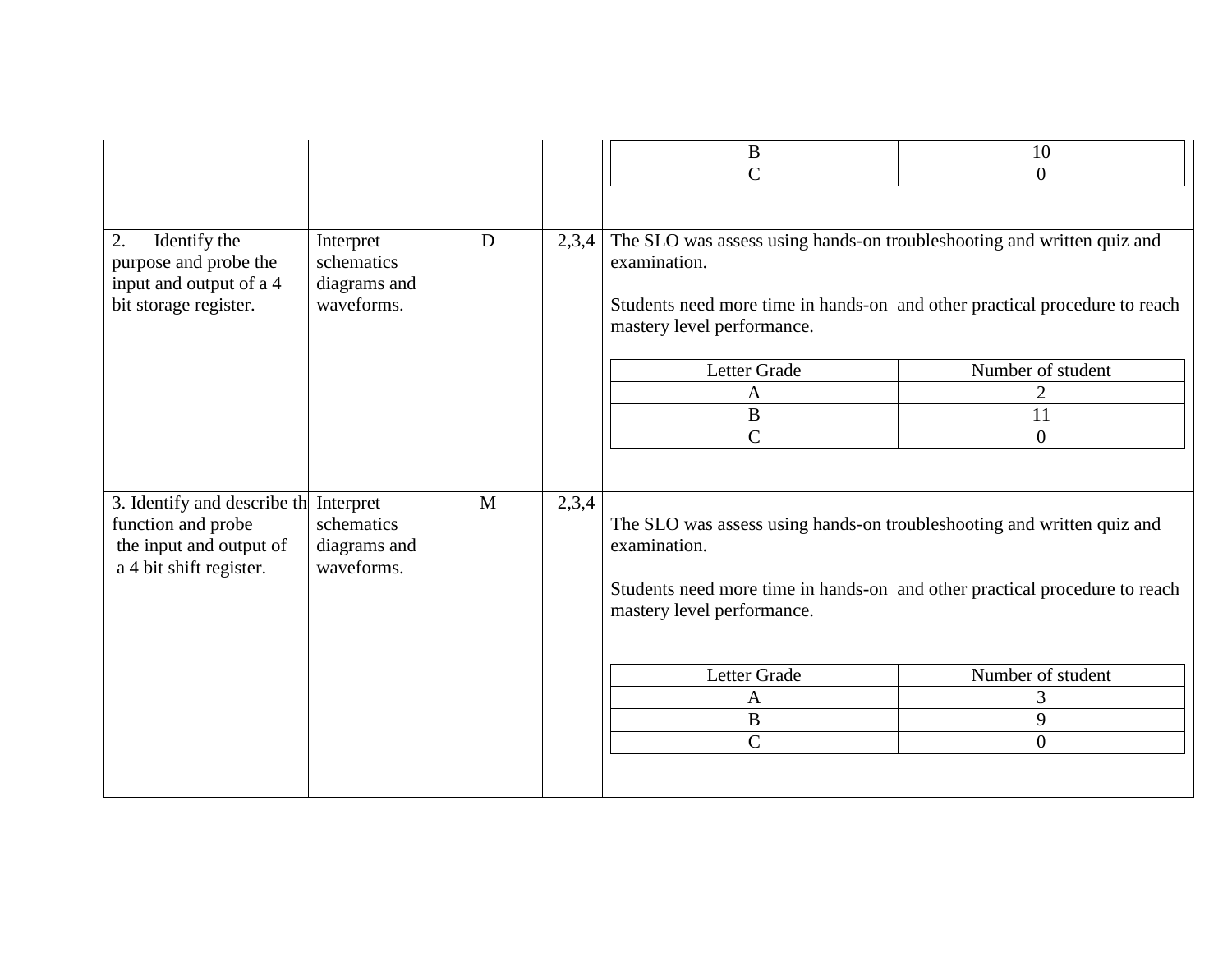| Identify and describe<br>4:<br>the function<br>and probe the input and<br>output of an 8 bit shift<br>register. | Interpret<br>schematics<br>diagrams and<br>waveforms. | $\mathbf{M}$ | 2,3,4 | The SLO was assess using hands-on troubleshooting and written quiz and<br>examination.<br>Students need more time in hands-on and other practical procedure to reach<br>mastery level performance. |                   |
|-----------------------------------------------------------------------------------------------------------------|-------------------------------------------------------|--------------|-------|----------------------------------------------------------------------------------------------------------------------------------------------------------------------------------------------------|-------------------|
|                                                                                                                 |                                                       |              |       | Letter Grade                                                                                                                                                                                       | Number of student |
|                                                                                                                 |                                                       |              |       | A                                                                                                                                                                                                  | $\overline{2}$    |
|                                                                                                                 |                                                       |              |       | $\, {\bf B}$                                                                                                                                                                                       | 10                |
|                                                                                                                 |                                                       |              |       | $\overline{C}$                                                                                                                                                                                     | $\overline{0}$    |
| 5. Describe the normal<br>operation and the<br>characteristics<br>of a 64 bit memory circuit                    | Interpret<br>schematics<br>diagrams and<br>waveforms. | M            | 2,3,4 | The SLO was assess using hands-on troubleshooting and written quiz and<br>examination.<br>Students need more time in hands-on and other practical procedure to reach<br>mastery level performance. |                   |
|                                                                                                                 |                                                       |              |       | Letter Grade                                                                                                                                                                                       | Number of student |
|                                                                                                                 |                                                       |              |       | A                                                                                                                                                                                                  | $\overline{2}$    |
|                                                                                                                 |                                                       |              |       | $\boldsymbol{B}$                                                                                                                                                                                   | 10                |
|                                                                                                                 |                                                       |              |       | $\overline{C}$                                                                                                                                                                                     | $\overline{0}$    |
| 6. Describe how<br>counting circuit perform<br>arithmetic functions.                                            | Interpret<br>schematics<br>diagrams and<br>waveforms. | M            | 2,3,4 | The SLO was assess using hands-on troubleshooting and written quiz and<br>examination.                                                                                                             |                   |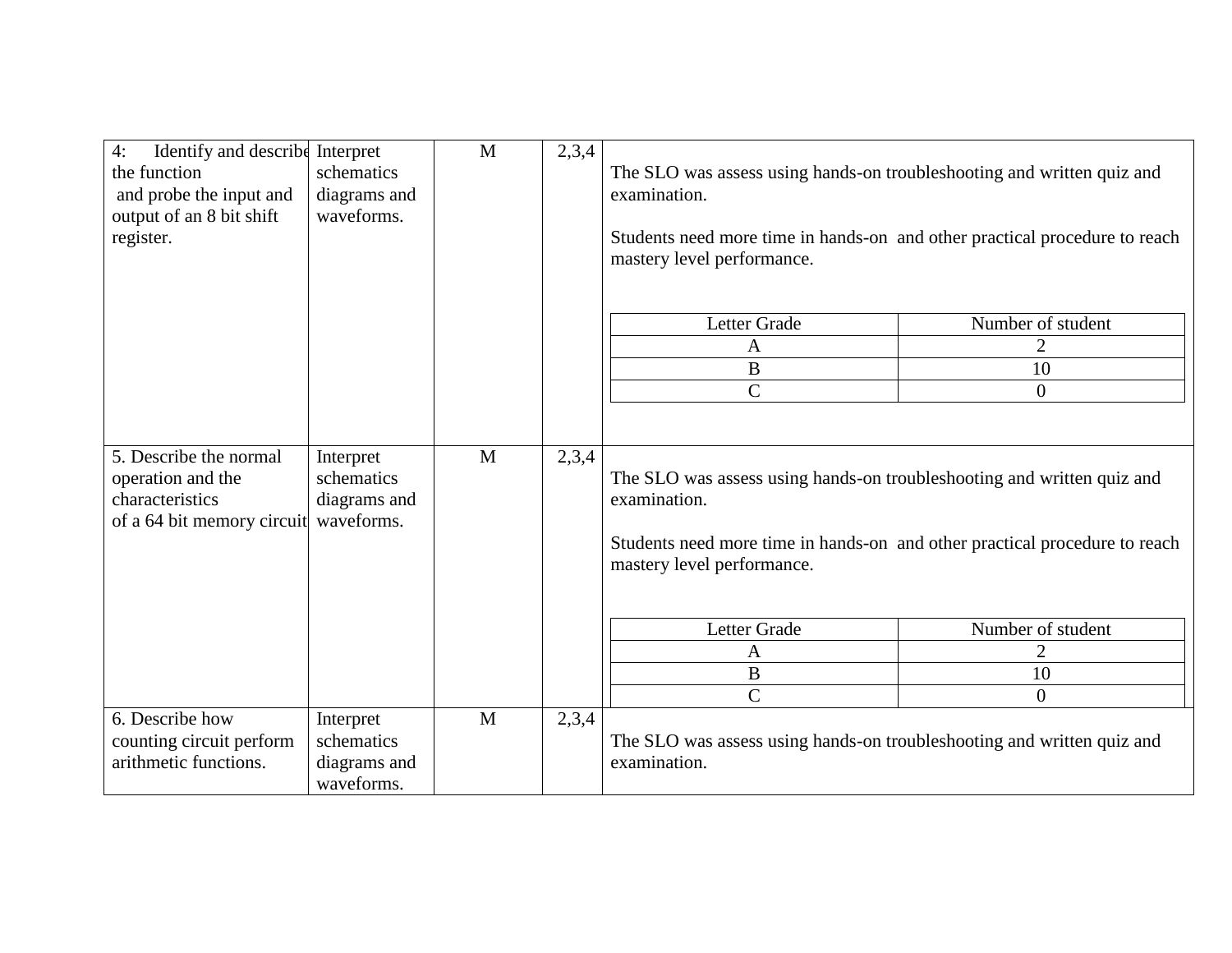|                                                                                                                             |                                                       |              |       | Students need more time in hands-on and other practical procedure to reach<br>mastery level performance.                                                                                           |                   |
|-----------------------------------------------------------------------------------------------------------------------------|-------------------------------------------------------|--------------|-------|----------------------------------------------------------------------------------------------------------------------------------------------------------------------------------------------------|-------------------|
|                                                                                                                             |                                                       |              |       | Letter Grade                                                                                                                                                                                       | Number of student |
|                                                                                                                             |                                                       |              |       | A                                                                                                                                                                                                  | $\overline{2}$    |
|                                                                                                                             |                                                       |              |       | $\mathbf{B}$                                                                                                                                                                                       | 10                |
|                                                                                                                             |                                                       |              |       | $\overline{C}$                                                                                                                                                                                     | $\overline{0}$    |
| 7. Recognize the normal<br>Interpret<br>operation of a ripple count<br>schematics<br>circuit.<br>diagrams and<br>waveforms. |                                                       | $\mathbf{M}$ | 2,3,4 | The SLO was assess using hands-on troubleshooting and written quiz and<br>examination.<br>Students need more time in hands-on and other practical procedure to reach<br>mastery level performance. |                   |
|                                                                                                                             |                                                       |              |       | Letter Grade                                                                                                                                                                                       | Number of student |
|                                                                                                                             |                                                       |              |       | $\mathbf{A}$                                                                                                                                                                                       | $\overline{2}$    |
|                                                                                                                             |                                                       |              |       | $\bf{B}$                                                                                                                                                                                           | 10                |
|                                                                                                                             |                                                       |              |       | $\overline{C}$                                                                                                                                                                                     | $\overline{0}$    |
| 8. Describe the<br>purpose of an up counter<br>circuit.                                                                     | Interpret<br>schematics<br>diagrams and<br>waveforms. | M            | 2,3,4 | The SLO was assess using hands-on troubleshooting and written quiz and<br>examination.<br>Students need more time in hands-on and other practical procedure to reach<br>mastery level performance. |                   |
|                                                                                                                             |                                                       |              |       | Letter Grade                                                                                                                                                                                       | Number of student |
|                                                                                                                             |                                                       |              |       | $\mathbf{A}$                                                                                                                                                                                       | 3                 |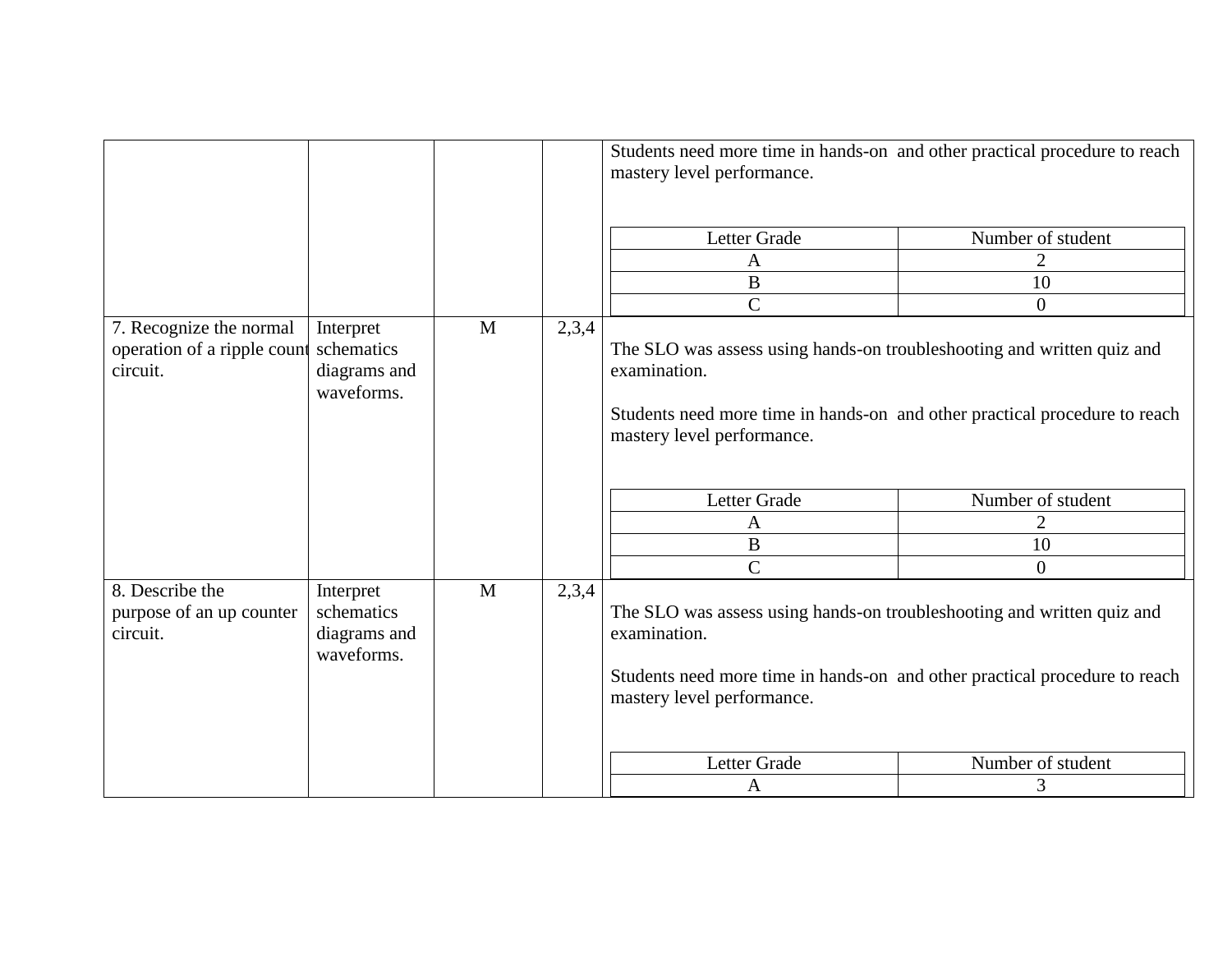|                                                                                       |                                                       |              |       | $\bf{B}$                                                                                                                                                                                           | 9                                        |
|---------------------------------------------------------------------------------------|-------------------------------------------------------|--------------|-------|----------------------------------------------------------------------------------------------------------------------------------------------------------------------------------------------------|------------------------------------------|
|                                                                                       |                                                       |              |       | $\overline{C}$                                                                                                                                                                                     | $\overline{0}$                           |
|                                                                                       |                                                       |              |       |                                                                                                                                                                                                    |                                          |
|                                                                                       |                                                       |              |       |                                                                                                                                                                                                    |                                          |
| 9. describe the<br>purpose of a down counter<br>circuit.                              | Interpret<br>schematics<br>diagrams and<br>waveforms. | $\mathbf{M}$ | 2,3,4 | The SLO was assess using hands-on troubleshooting and written quiz and<br>examination.<br>Students need more time in hands-on and other practical procedure to reach<br>mastery level performance. |                                          |
|                                                                                       |                                                       |              |       | Letter Grade                                                                                                                                                                                       | Number of student                        |
|                                                                                       |                                                       |              |       | $\mathbf{A}$                                                                                                                                                                                       | $\overline{2}$                           |
|                                                                                       |                                                       |              |       | $\, {\bf B}$                                                                                                                                                                                       | 10                                       |
|                                                                                       |                                                       |              |       | $\overline{C}$                                                                                                                                                                                     | $\overline{0}$                           |
| 10. Describe the<br>function and<br>the operating characteristic<br>of a 4 bit adder. | Interpret<br>schematics<br>diagrams and<br>waveforms. | M            | 2,3,4 | The SLO was assess using hands-on troubleshooting and written quiz and<br>examination.<br>Students need more time in hands-on and other practical procedure to reach<br>mastery level performance. |                                          |
|                                                                                       |                                                       |              |       | Letter Grade<br>A<br>$\, {\bf B}$<br>$\overline{C}$                                                                                                                                                | Number of student<br>9<br>$\overline{2}$ |
| 11. Describe the normal                                                               | Interpret                                             | M            | 2,3,4 |                                                                                                                                                                                                    |                                          |
| operation of 4 bit subtractes schematics                                              |                                                       |              |       | The SLO was assess using hands-on troubleshooting and written quiz and                                                                                                                             |                                          |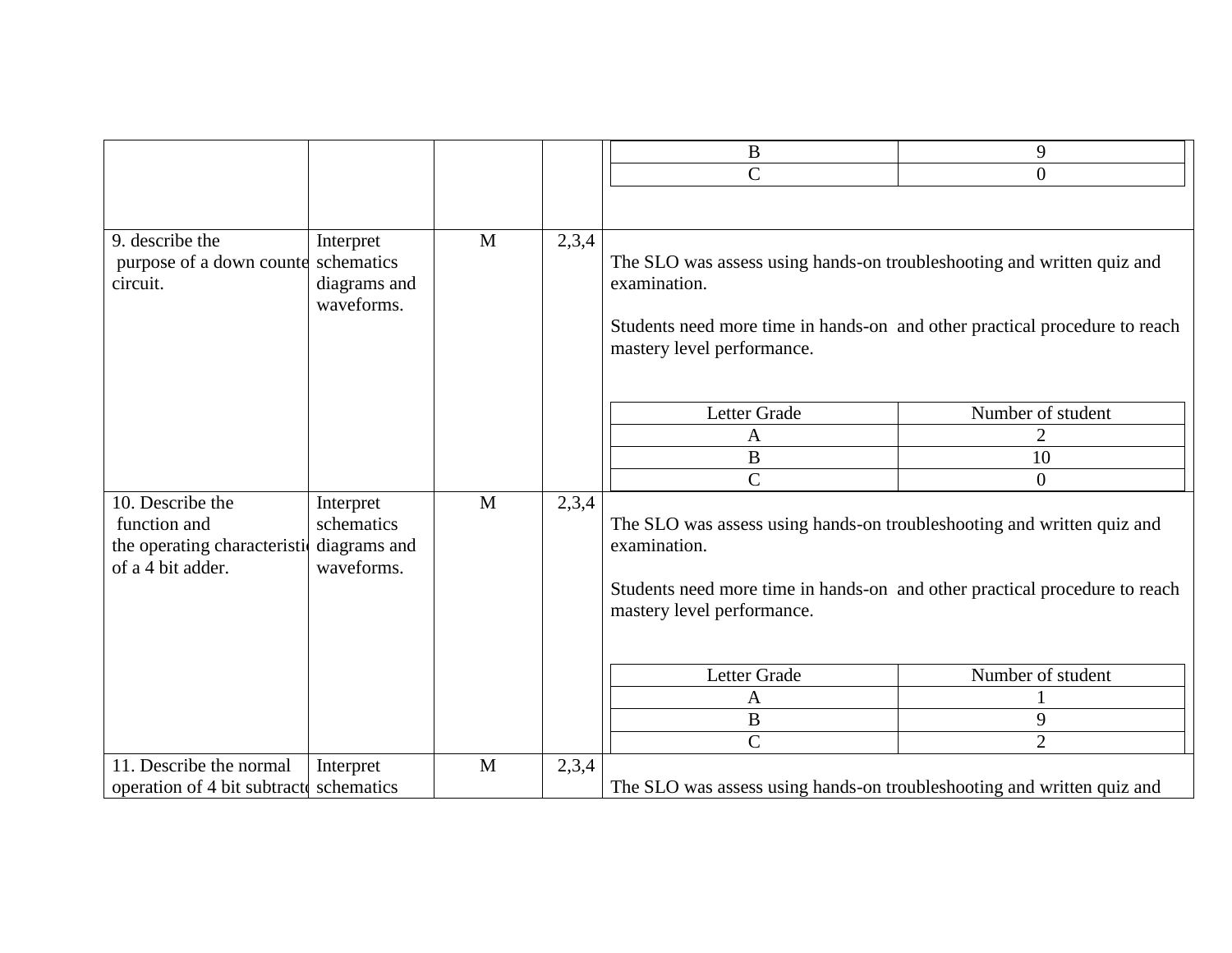|                                                                                                                  | diagrams and<br>waveforms.                            |              |       | examination.<br>Students need more time in hands-on and other practical procedure to reach<br>mastery level performance.                                                                           |                                                             |
|------------------------------------------------------------------------------------------------------------------|-------------------------------------------------------|--------------|-------|----------------------------------------------------------------------------------------------------------------------------------------------------------------------------------------------------|-------------------------------------------------------------|
|                                                                                                                  |                                                       |              |       | Letter Grade<br>A<br>$\, {\bf B}$<br>$\mathsf{C}$                                                                                                                                                  | Number of student<br>$\overline{2}$<br>10<br>$\overline{0}$ |
| 12. Explain the basic<br>principles of conversion a<br>data circuits.                                            | Interpret<br>schematics<br>diagrams and<br>waveforms. | M            | 2,3,4 | The SLO was assess using hands-on troubleshooting and written quiz and<br>examination.<br>Students need more time in hands-on and other practical procedure to reach<br>mastery level performance. |                                                             |
|                                                                                                                  |                                                       |              |       | Letter Grade<br>$\mathbf{A}$<br>B<br>$\mathbf C$                                                                                                                                                   | Number of student<br>$\overline{2}$<br>10<br>$\overline{0}$ |
| 13. Identify the purpose of Interpret<br>$D/A$ conversion circuit and schematics<br>its operating characteristic | diagrams and<br>waveforms.                            | $\mathbf{M}$ | 2,3,4 | The SLO was assess using hands-on troubleshooting and written quiz and<br>examination.<br>Students need more time in hands-on and other practical procedure to reach<br>mastery level performance. |                                                             |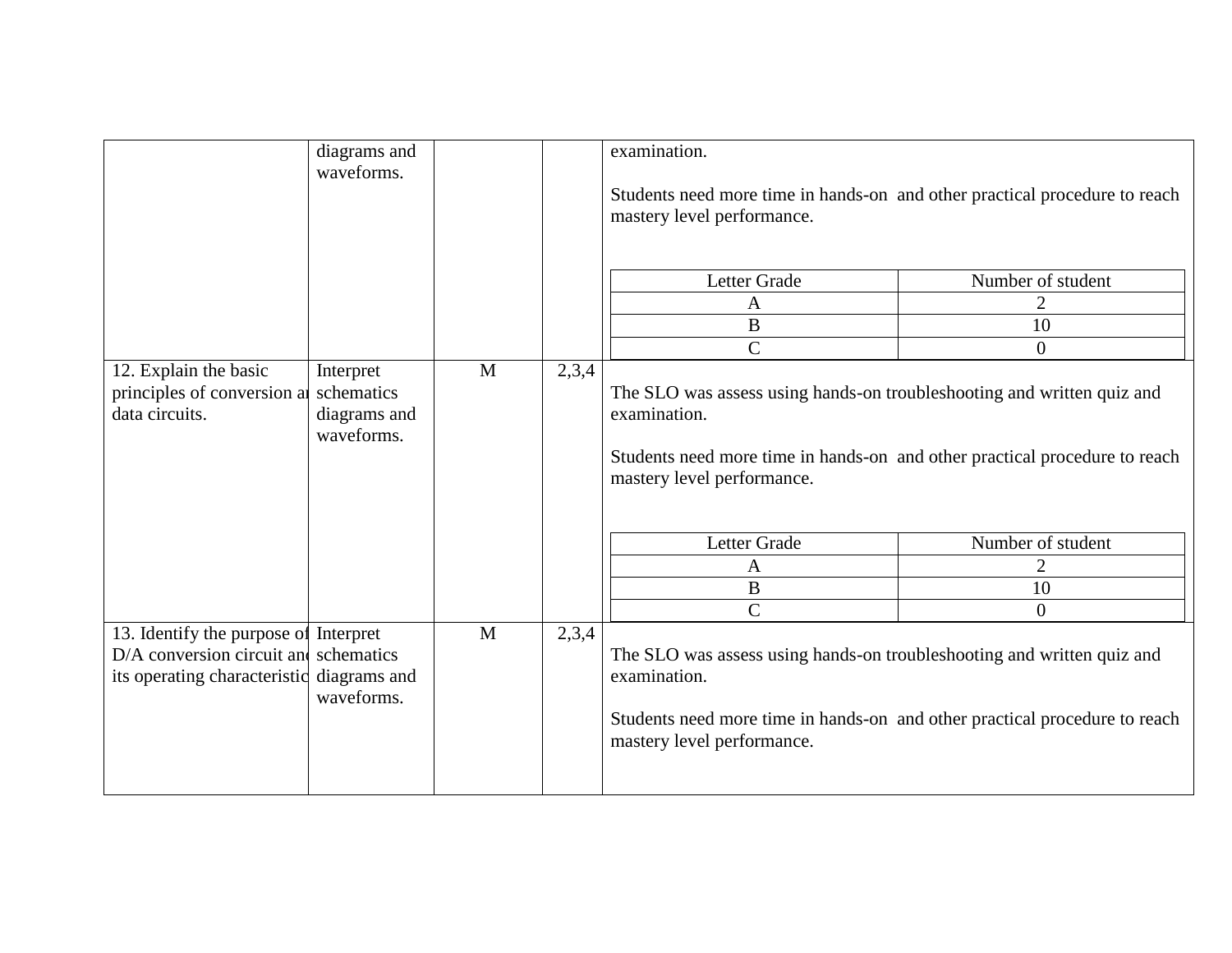|                                                                                                                                                     |                                                       |   |       | Letter Grade                                                                                                                                                                                       | Number of student |
|-----------------------------------------------------------------------------------------------------------------------------------------------------|-------------------------------------------------------|---|-------|----------------------------------------------------------------------------------------------------------------------------------------------------------------------------------------------------|-------------------|
|                                                                                                                                                     |                                                       |   |       | A                                                                                                                                                                                                  | 2                 |
|                                                                                                                                                     |                                                       |   |       | $\, {\bf B}$                                                                                                                                                                                       | 8                 |
|                                                                                                                                                     |                                                       |   |       | $\overline{C}$                                                                                                                                                                                     | $\boldsymbol{0}$  |
| 14. Identify the purpose and Interpret<br>describe the basic operatid schematics<br>of a data selector circuit al<br>measure its output<br>signals. | diagrams and<br>waveforms.                            | M | 2,3,4 | The SLO was assess using hands-on troubleshooting and written quiz and<br>examination.<br>Students need more time in hands-on and other practical procedure to reach<br>mastery level performance. |                   |
|                                                                                                                                                     |                                                       |   |       | Letter Grade                                                                                                                                                                                       | Number of student |
|                                                                                                                                                     |                                                       |   |       | A                                                                                                                                                                                                  | 2                 |
|                                                                                                                                                     |                                                       |   |       | $\, {\bf B}$                                                                                                                                                                                       | $\overline{2}$    |
|                                                                                                                                                     |                                                       |   |       | $\overline{C}$                                                                                                                                                                                     | 8                 |
| 15. Describe the<br>function of a data<br>distribution circuit and<br>its operating characteristic<br>and measure its output<br>signals.            | Interpret<br>schematics<br>diagrams and<br>waveforms. | M | 2,3,4 | The SLO was assess using hands-on troubleshooting and written quiz and<br>examination.<br>Students need more time in hands-on and other practical procedure to reach<br>mastery level performance. |                   |
|                                                                                                                                                     |                                                       |   |       | Letter Grade                                                                                                                                                                                       | Number of student |
|                                                                                                                                                     |                                                       |   |       | $\mathbf{A}$                                                                                                                                                                                       | $\overline{2}$    |
|                                                                                                                                                     |                                                       |   |       | $\, {\bf B}$                                                                                                                                                                                       | 10                |
|                                                                                                                                                     |                                                       |   |       | $\mathbf C$                                                                                                                                                                                        | $\overline{0}$    |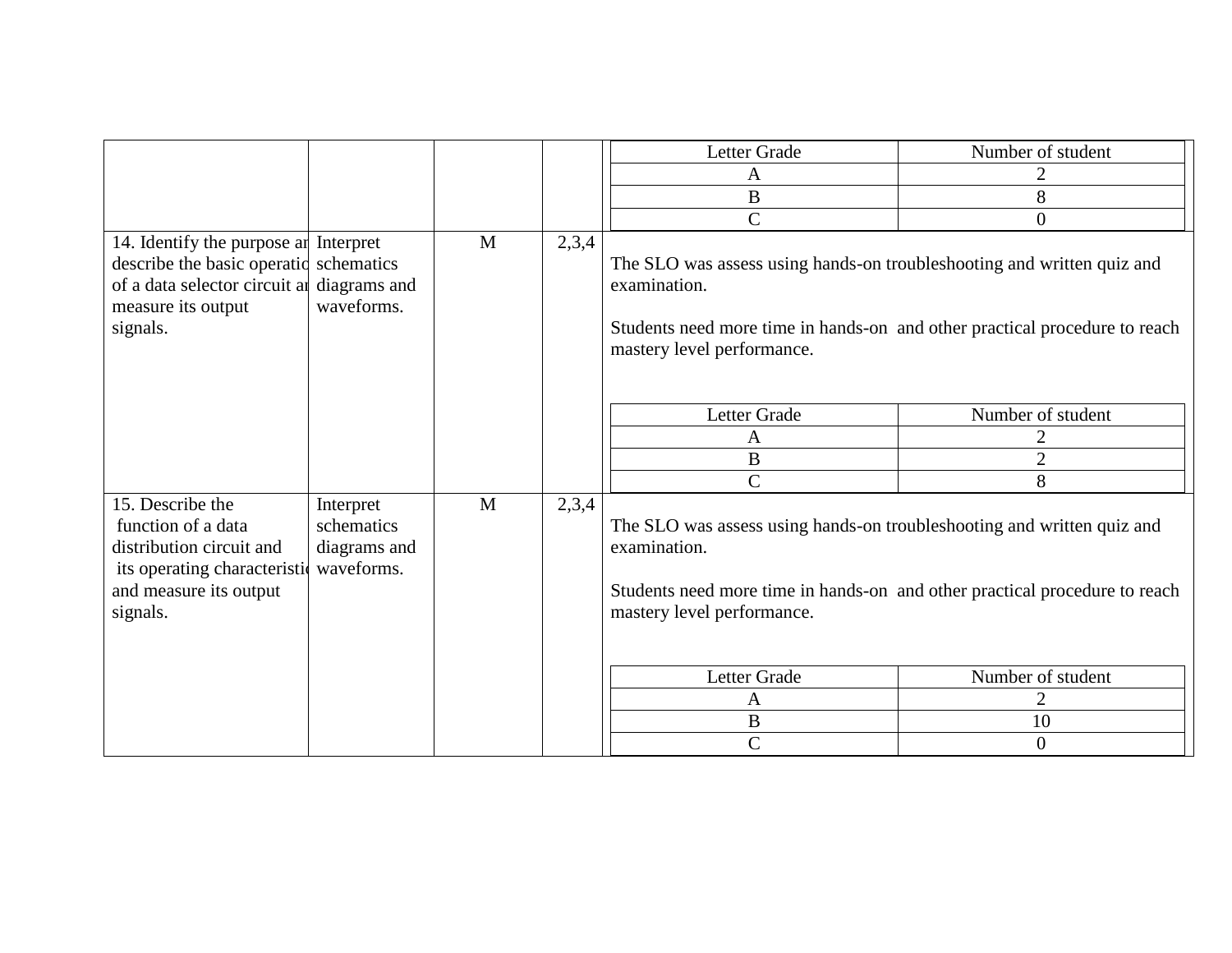**Additional observations:** Needs more NIDA cards for digital set to accommodate growing number of students in electronics and telecommunication program..

**Special comments:** 10 students got grades of B and 2 student got A.

**Recommendations:** Modify the course outline and increase number of time for hands-on.

 $Signature:$  Date: 200  $Date:$  200  $Date:$  200  $Date:$  200  $Date:$  200  $Date:$  200  $Date:$  200  $Date:$  200  $Date:$  200  $Date:$  200  $Date:$  200  $Date:$  200  $Date:$  200  $Date:$  200  $Date:$  200  $Date:$  200  $Date:$  200  $Date:$  200  $Date:$  200  $Date:$  200  $Date:$  200  $Date:$  200  $Date:$  200  $Date:$  20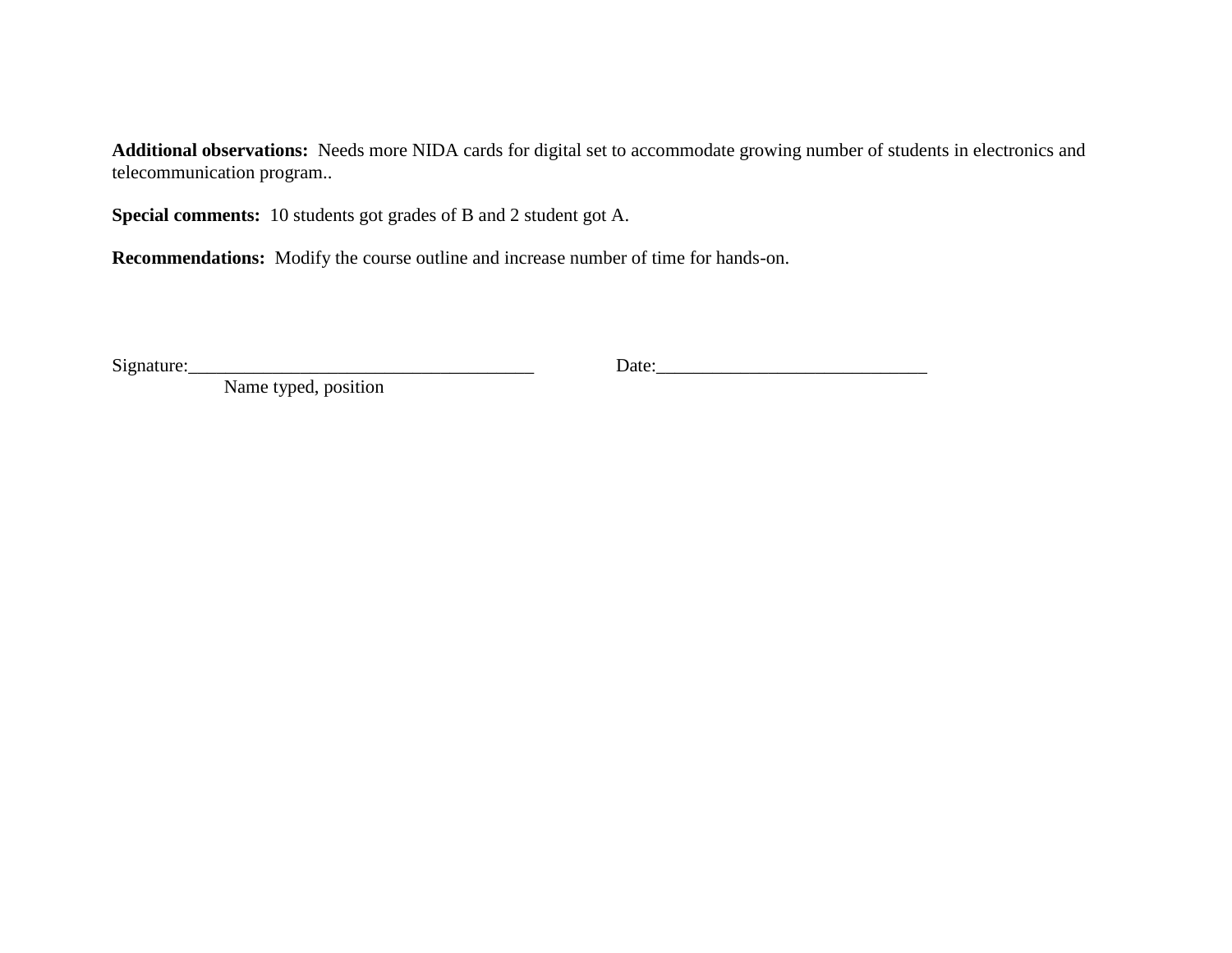# Review of Performance: (**VEE 230 Radio communication**, Fall 2012, 7 students)

Submitted by: Nelchor Permitez Ed. D.

Institutional Learning Outcomes (ILO):

ILO1: communicate effectively

ILO2: employ critical thinking *[& problem solving]*

ILO3: possess specific knowledge and skills in a major discipline or professional program of study

ILO4: take responsibility and develop skills for learning

ILO5: interact responsibly with people, cultures, and their environment

Program Learning Outcomes (PLO)

PLO1: Practice Safety and occupational health procedures in the workplace.

PLO2: Use electronic tools and test equipment competently.

PLO3: Interpret schematic diagrams and waveforms.

PLO4: Build electronic projects to a given specification.

PLO5: Practice a career in the Telecomm Industry.

| SLO#                                    | <b>Program</b>  | I, D, | <b>ILO</b> | <b>Reflection/Comment</b>                                                  |                   |
|-----------------------------------------|-----------------|-------|------------|----------------------------------------------------------------------------|-------------------|
|                                         | SLO#            | M     |            |                                                                            |                   |
| Describe the                            | Practice career |       | 2,3,4      | The SLO was assess using hands-on troubleshooting and written quiz and     |                   |
| basic communications                    | in              |       |            | examination.                                                               |                   |
| system, various                         | telecommunica   |       |            |                                                                            |                   |
| signal processing                       | tion industry.  |       |            | Students need more time in hands-on and other practical procedure to reach |                   |
| techniques and the safety               |                 |       |            | mastery level performance.                                                 |                   |
| precautions to be observed Troubleshoot |                 |       |            |                                                                            |                   |
| when                                    | microwave,      |       |            |                                                                            |                   |
| dealing with this type of               | fiber optic,    |       |            | Letter Grade                                                               | Number of student |
| equipment.                              | radio           |       |            | A                                                                          |                   |
|                                         | communicatio    |       |            | B                                                                          |                   |
|                                         | n and           |       |            |                                                                            |                   |
|                                         | telephone       |       |            |                                                                            |                   |
|                                         | system          |       |            |                                                                            |                   |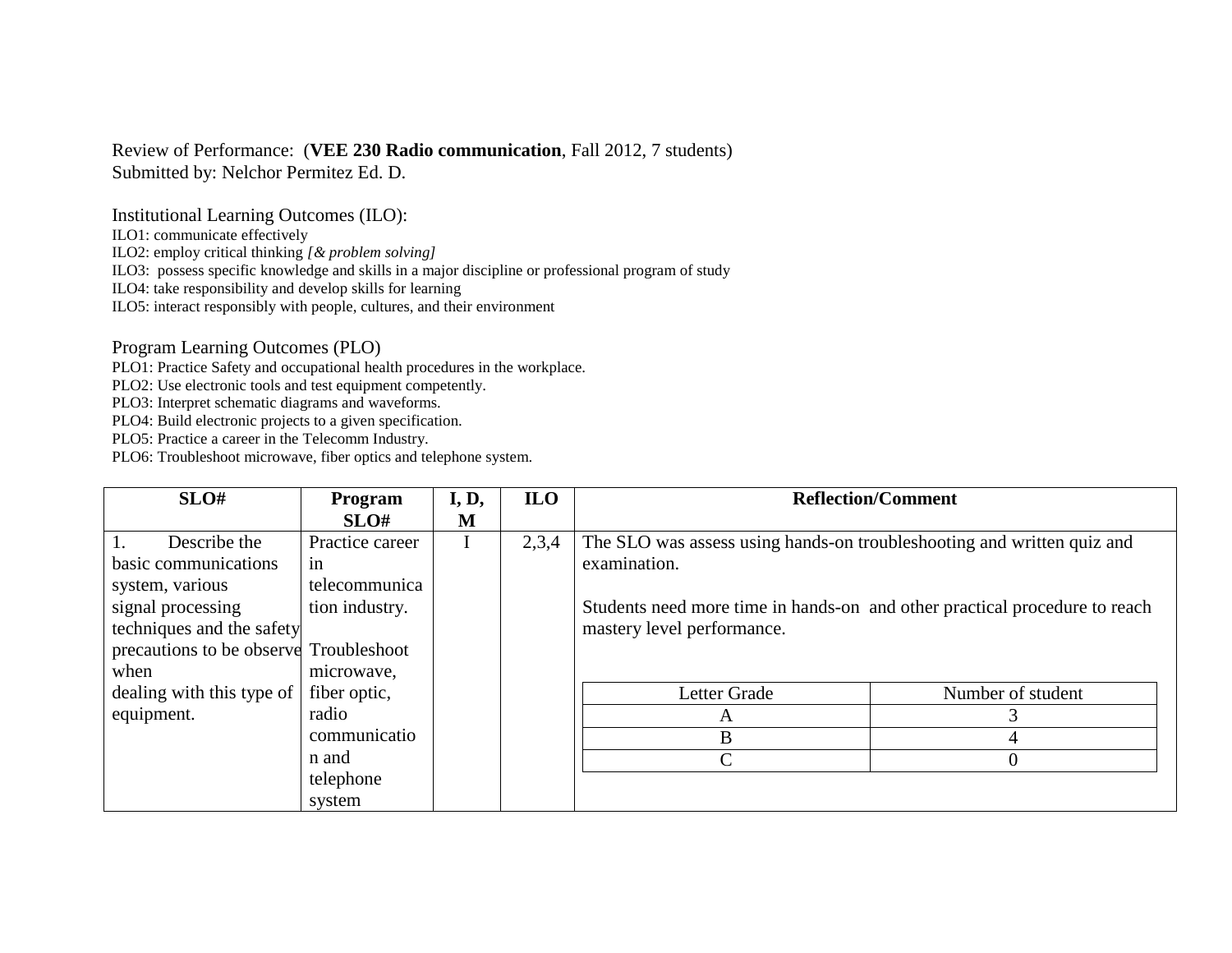| Describe and<br>measure Amplitude<br>Modulated signals.                                | Practice career<br>in<br>telecommunica<br>tion industry.<br>Troubleshoot                                                         | D           | 2,3,4 | The SLO was assess using hands-on troubleshooting and written quiz and<br>examination.<br>Students need more time in hands-on and other practical procedure to reach<br>mastery level performance.                      |                                          |
|----------------------------------------------------------------------------------------|----------------------------------------------------------------------------------------------------------------------------------|-------------|-------|-------------------------------------------------------------------------------------------------------------------------------------------------------------------------------------------------------------------------|------------------------------------------|
|                                                                                        | microwave,<br>fiber optic,<br>radio<br>communicatio<br>n and<br>telephone<br>system                                              |             |       | Letter Grade<br>A<br>B<br>$\overline{C}$                                                                                                                                                                                | Number of student<br>6<br>$\overline{0}$ |
| 3. Describe and<br>measure Frequency<br>Modulated signals                              | Practice career<br>in.<br>telecommunica<br>tion industry.<br>Troubleshoot<br>microwave,<br>fiber optic,<br>radio<br>communicatio | D           | 2,3,4 | The SLO was assess using hands-on troubleshooting and written quiz and<br>examination.<br>Students need more time in hands-on and other practical procedure to reach<br>mastery level performance.<br>Letter Grade<br>A | Number of student<br>2                   |
|                                                                                        | n and<br>telephone<br>system                                                                                                     |             |       | B<br>$\overline{C}$                                                                                                                                                                                                     | 5<br>$\overline{0}$                      |
| 4. Identify Single<br>Sideband<br>transmitters and<br>receivers, different<br>types of | Practice career<br>in<br>telecommunica<br>tion industry.                                                                         | $\mathbf I$ | 2,3,4 | The SLO was assess using hands-on troubleshooting and written quiz and<br>examination.<br>Students need more time in hands-on and other practical procedure to reach<br>mastery level performance.                      |                                          |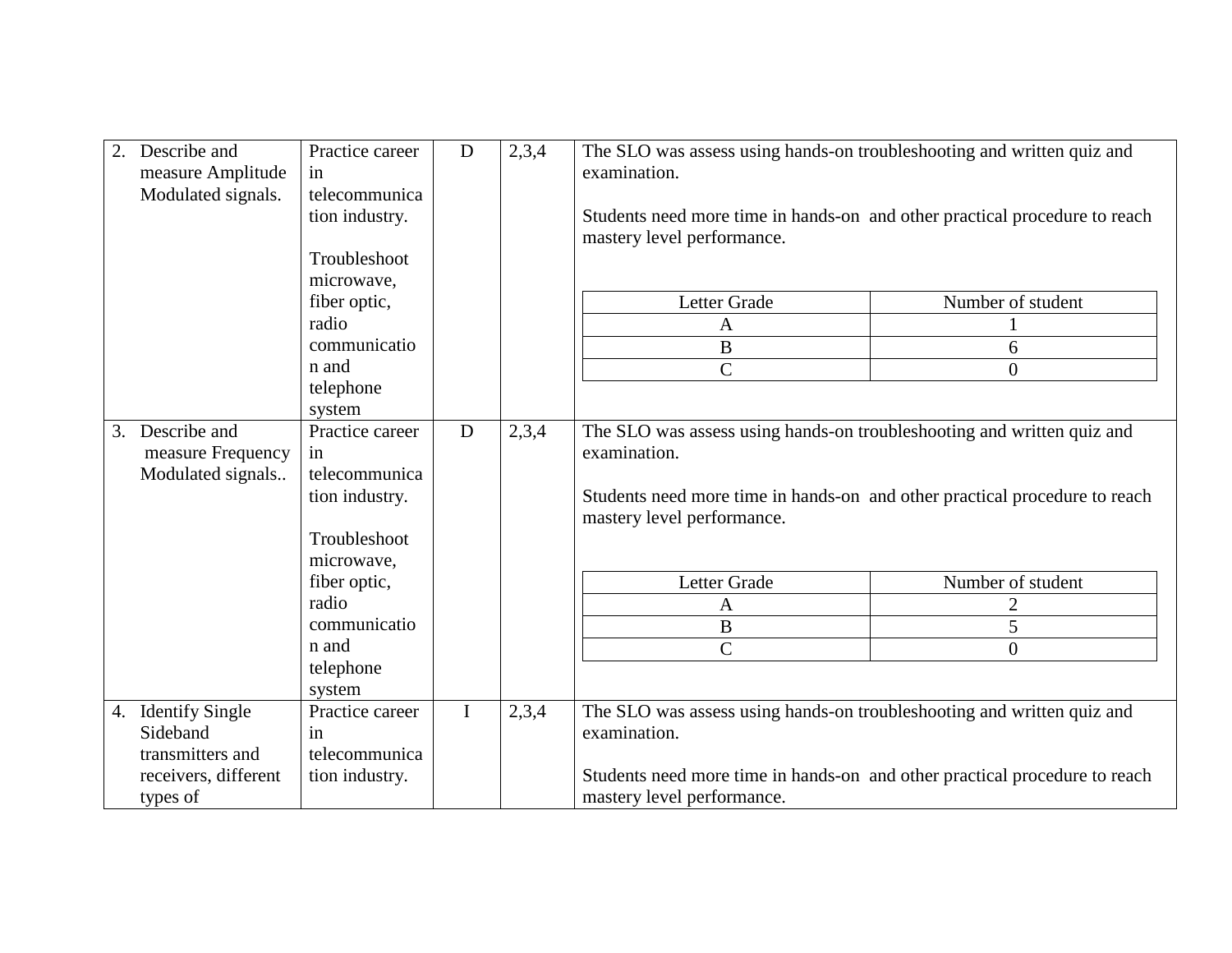| transmission lines<br>and their | Troubleshoot<br>microwave, |             |       |                                                                            |                   |
|---------------------------------|----------------------------|-------------|-------|----------------------------------------------------------------------------|-------------------|
| characteristics.                | fiber optic,               |             |       | Letter Grade                                                               | Number of student |
|                                 | radio                      |             |       | A                                                                          |                   |
|                                 | communicatio               |             |       | $\bf{B}$                                                                   | 5                 |
|                                 | n and                      |             |       | $\overline{C}$                                                             | $\overline{0}$    |
|                                 | telephone                  |             |       |                                                                            |                   |
|                                 | system                     |             |       |                                                                            |                   |
| 5. Describe Amplitude           | Practice career            | $\mathbf I$ | 2,3,4 | The SLO was assess using hands-on troubleshooting and written quiz and     |                   |
| Modulated circuits.             | in                         |             |       | examination.                                                               |                   |
|                                 | telecommunica              |             |       |                                                                            |                   |
|                                 | tion industry.             |             |       | Students need more time in hands-on and other practical procedure to reach |                   |
|                                 |                            |             |       | mastery level performance.                                                 |                   |
|                                 | Troubleshoot               |             |       |                                                                            |                   |
|                                 | microwave,                 |             |       |                                                                            |                   |
|                                 | fiber optic,               |             |       | Letter Grade                                                               | Number of student |
|                                 | radio                      |             |       | A                                                                          | $\overline{2}$    |
|                                 | communicatio               |             |       | $\bf{B}$                                                                   | $\overline{2}$    |
|                                 | n and                      |             |       | $\overline{C}$                                                             | 3                 |
|                                 | telephone                  |             |       |                                                                            |                   |
|                                 | system                     |             |       |                                                                            |                   |
| 6. Describe basic               | Practice career            | $\mathbf I$ | 2,3,4 | The SLO was assess using hands-on troubleshooting and written quiz and     |                   |
| Amplitude Modulatio in          |                            |             |       | examination.                                                               |                   |
| circuit construction.           | telecommunica              |             |       |                                                                            |                   |
|                                 | tion industry.             |             |       | Students need more time in hands-on and other practical procedure to reach |                   |
|                                 | Troubleshoot               |             |       | mastery level performance.                                                 |                   |
|                                 |                            |             |       |                                                                            |                   |
|                                 | microwave,                 |             |       |                                                                            |                   |
|                                 | fiber optic,<br>radio      |             |       | Letter Grade                                                               | Number of student |
|                                 | communicatio               |             |       | A                                                                          | 2                 |
|                                 |                            |             |       | $\bf{B}$                                                                   | $\overline{4}$    |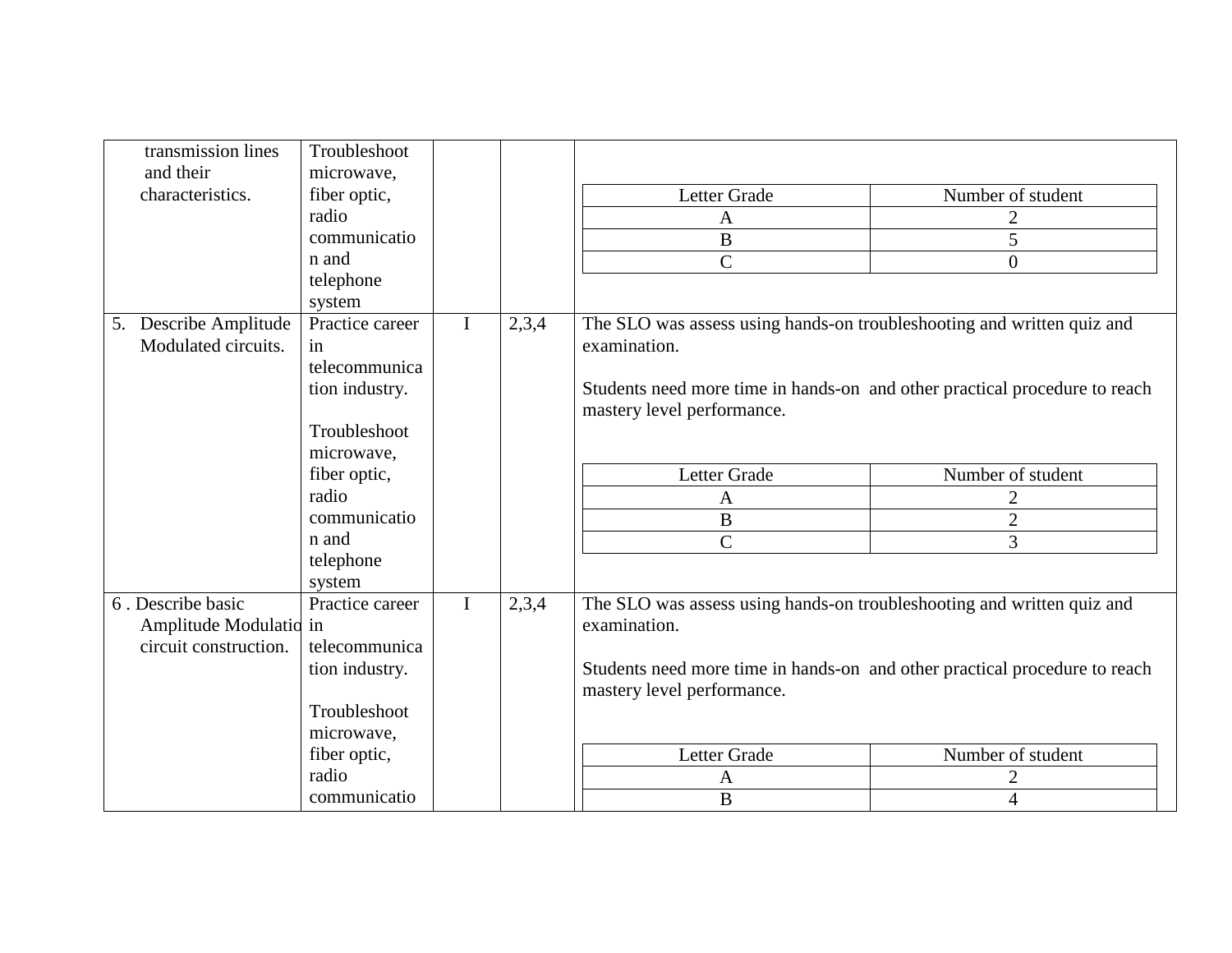|    |                                       | n and           |              |       | $\mathcal{C}$                                                                                            |                   |
|----|---------------------------------------|-----------------|--------------|-------|----------------------------------------------------------------------------------------------------------|-------------------|
|    |                                       | telephone       |              |       |                                                                                                          |                   |
|    |                                       | system          |              |       |                                                                                                          |                   |
|    | 7. Measure signals in                 | Practice career | $\mathbf D$  | 2,3,4 | The SLO was assess using hands-on troubleshooting and written quiz and                                   |                   |
|    | a diode modulator and in              |                 |              |       | examination.                                                                                             |                   |
|    | demodulator circuit.                  | telecommunica   |              |       |                                                                                                          |                   |
|    |                                       | tion industry.  |              |       | Students need more time in hands-on and other practical procedure to reach<br>mastery level performance. |                   |
|    |                                       | Troubleshoot    |              |       |                                                                                                          |                   |
|    |                                       | microwave,      |              |       |                                                                                                          |                   |
|    |                                       | fiber optic,    |              |       | Letter Grade                                                                                             | Number of student |
|    |                                       | radio           |              |       | A                                                                                                        |                   |
|    |                                       | communicatio    |              |       | $\, {\bf B}$                                                                                             | $\overline{2}$    |
|    |                                       | n and           |              |       | $\overline{C}$                                                                                           | 3                 |
|    |                                       | telephone       |              |       |                                                                                                          |                   |
|    |                                       | system          |              |       |                                                                                                          |                   |
| 8. | Troubleshoot                          | Practice career | $\mathbf{M}$ | 2,3,4 | The SLO was assess using hands-on troubleshooting and written quiz and                                   |                   |
|    | Amplitude Modulated in                |                 |              |       | examination.                                                                                             |                   |
|    | transmitter and receive telecommunica |                 |              |       |                                                                                                          |                   |
|    | systems.                              | tion industry.  |              |       | Students need more time in hands-on and other practical procedure to reach<br>mastery level performance. |                   |
|    |                                       | Troubleshoot    |              |       |                                                                                                          |                   |
|    |                                       | microwave,      |              |       |                                                                                                          |                   |
|    |                                       | fiber optic,    |              |       |                                                                                                          |                   |
|    |                                       | radio           |              |       | Letter Grade                                                                                             | Number of student |
|    |                                       | communicatio    |              |       | A                                                                                                        | $\overline{2}$    |
|    |                                       | n and           |              |       | $\, {\bf B}$                                                                                             | 5                 |
|    |                                       | telephone       |              |       | $\overline{C}$                                                                                           | $\theta$          |
|    |                                       | system          |              |       |                                                                                                          |                   |
| 9. | <b>Describe Frequency</b>             | Practice career | I            | 2,3,4 | The SLO was assess using hands-on troubleshooting and written quiz and                                   |                   |
|    | Modulated circuits.                   | in              |              |       | examination.                                                                                             |                   |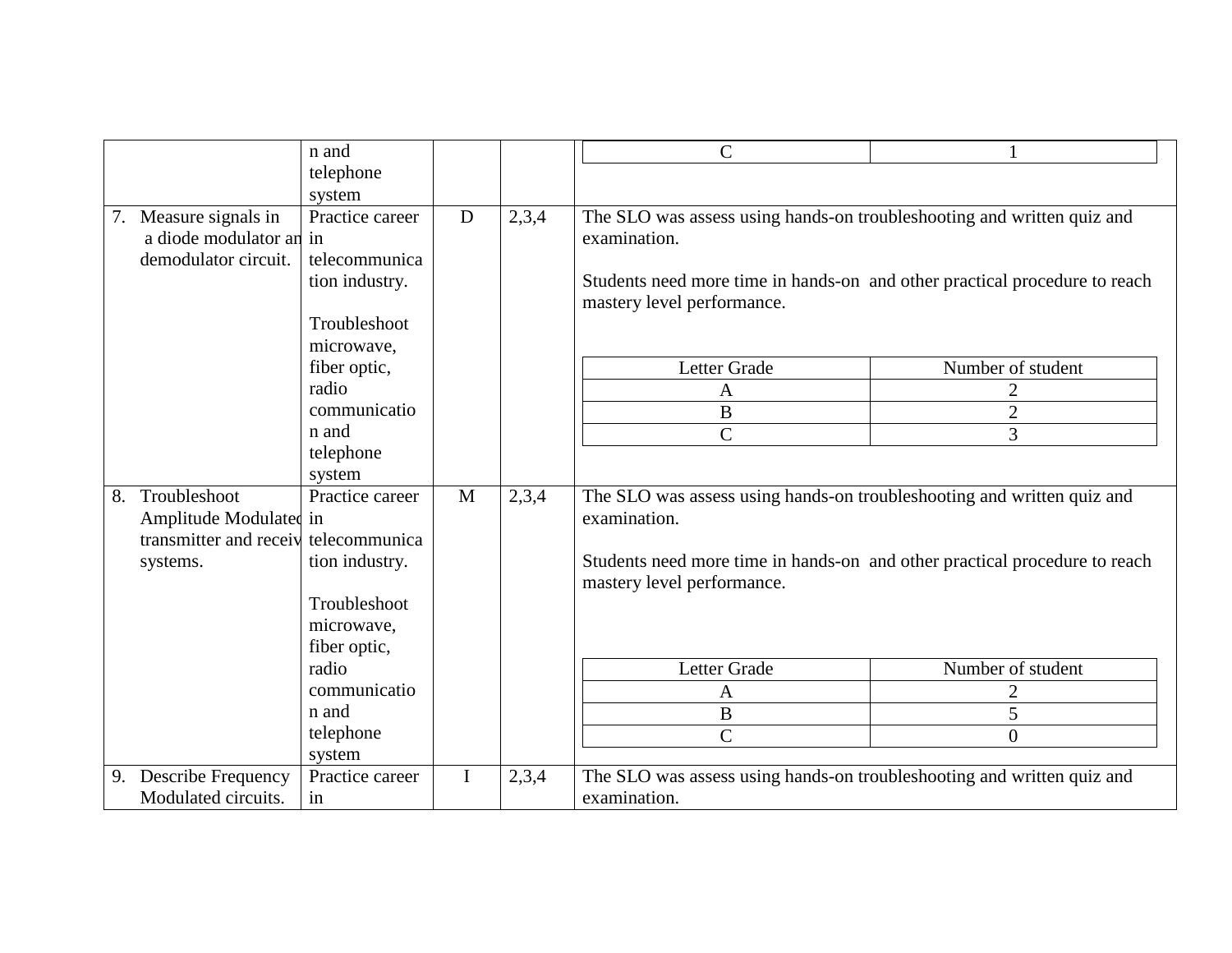|                        | telecommunica<br>tion industry. |             |       | Students need more time in hands-on and other practical procedure to reach<br>mastery level performance. |                   |
|------------------------|---------------------------------|-------------|-------|----------------------------------------------------------------------------------------------------------|-------------------|
|                        | Troubleshoot                    |             |       |                                                                                                          |                   |
|                        | microwave,                      |             |       |                                                                                                          |                   |
|                        | fiber optic,                    |             |       | Letter Grade                                                                                             | Number of student |
|                        | radio                           |             |       | $\mathbf{A}$                                                                                             | 3                 |
|                        | communicatio                    |             |       | B                                                                                                        | 4                 |
|                        | n and                           |             |       | $\overline{C}$                                                                                           | $\Omega$          |
|                        | telephone                       |             |       |                                                                                                          |                   |
|                        | system                          |             |       |                                                                                                          |                   |
| 10. Describe basic     | Practice career                 | $\mathbf I$ | 2,3,4 | The SLO was assess using hands-on troubleshooting and written quiz and                                   |                   |
| Frequency Modulated in |                                 |             |       | examination.                                                                                             |                   |
| Circuit operation.     | telecommunica                   |             |       |                                                                                                          |                   |
|                        | tion industry.                  |             |       | Students need more time in hands-on and other practical procedure to reach                               |                   |
|                        |                                 |             |       | mastery level performance.                                                                               |                   |
|                        | Troubleshoot                    |             |       |                                                                                                          |                   |
|                        | microwave,                      |             |       |                                                                                                          |                   |
|                        | fiber optic,                    |             |       | Letter Grade                                                                                             | Number of student |
|                        | radio                           |             |       | $\mathbf{A}$                                                                                             | $\overline{2}$    |
|                        | communicatio                    |             |       | $\, {\bf B}$                                                                                             | 5                 |
|                        | n and                           |             |       | $\overline{C}$                                                                                           | $\overline{0}$    |
|                        | telephone                       |             |       |                                                                                                          |                   |
|                        | system                          |             |       |                                                                                                          |                   |
| 11. Describe Frequency | Practice career                 | $\mathbf I$ | 2,3,4 | The SLO was assess using hands-on troubleshooting and written quiz and                                   |                   |
| Modulated              | in                              |             |       | examination.                                                                                             |                   |
| transmitter and        | telecommunica                   |             |       |                                                                                                          |                   |
| receiver circuits.     | tion industry.                  |             |       | Students need more time in hands-on and other practical procedure to reach<br>mastery level performance. |                   |
|                        | Troubleshoot                    |             |       |                                                                                                          |                   |
|                        | microwave,                      |             |       |                                                                                                          |                   |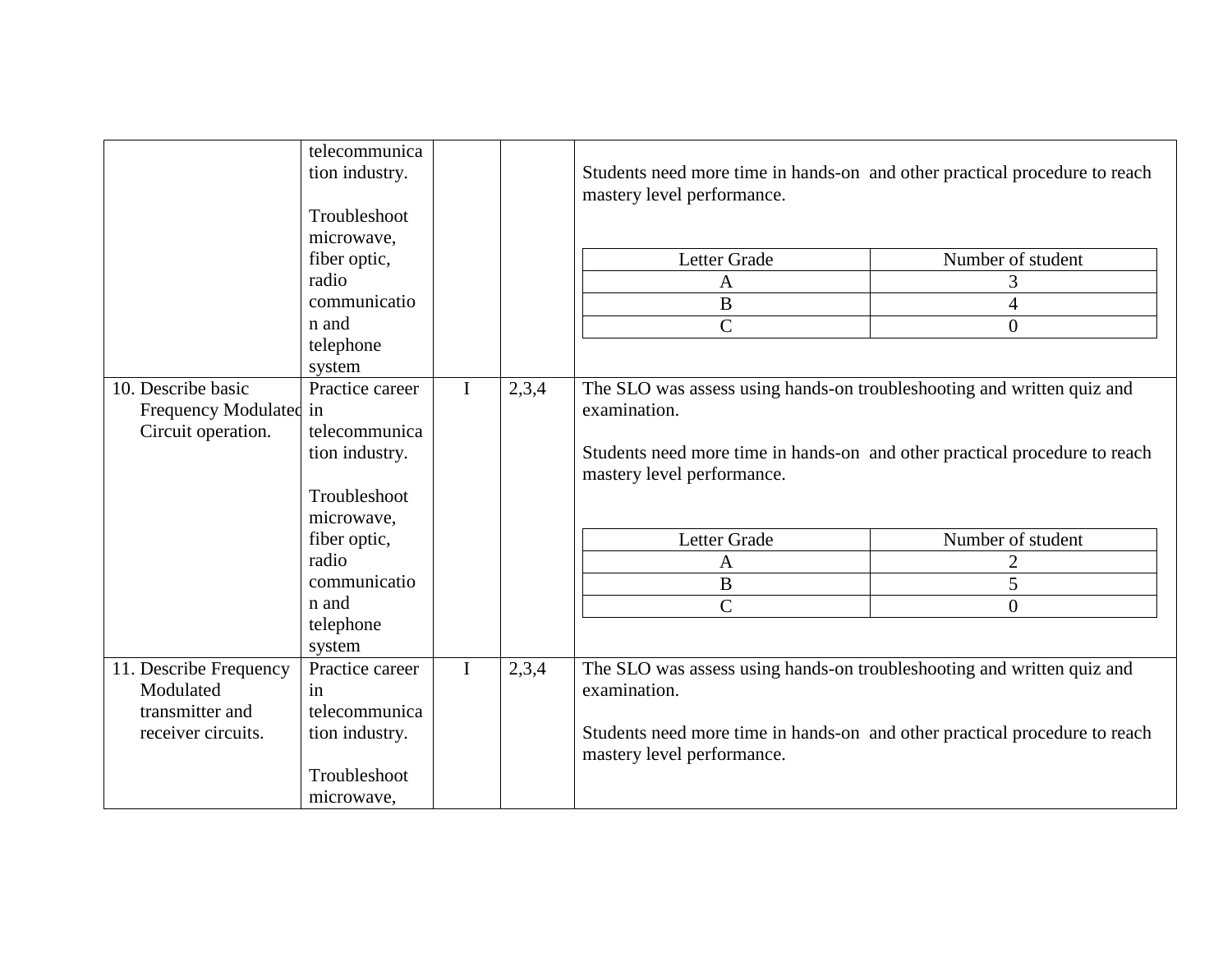|                                     | fiber optic,    |              |       | Letter Grade                                                               | Number of student |
|-------------------------------------|-----------------|--------------|-------|----------------------------------------------------------------------------|-------------------|
|                                     | radio           |              |       | A                                                                          | 2                 |
|                                     | communicatio    |              |       | B                                                                          | 5                 |
|                                     | n and           |              |       | $\overline{C}$                                                             | $\theta$          |
|                                     | telephone       |              |       |                                                                            |                   |
|                                     | system          |              |       |                                                                            |                   |
| 12. Observe the                     | Practice career | D            | 2,3,4 | The SLO was assess using hands-on troubleshooting and written quiz and     |                   |
| operation and                       | in              |              |       | examination.                                                               |                   |
| measure signals in an telecommunica |                 |              |       |                                                                            |                   |
| integrated circuit                  | tion industry.  |              |       | Students need more time in hands-on and other practical procedure to reach |                   |
| transmitter and                     |                 |              |       | mastery level performance.                                                 |                   |
| receiver.                           | Troubleshoot    |              |       |                                                                            |                   |
|                                     | microwave,      |              |       |                                                                            |                   |
|                                     | fiber optic,    |              |       | Letter Grade                                                               | Number of student |
|                                     | radio           |              |       | A                                                                          | $\overline{2}$    |
|                                     | communicatio    |              |       | $\bf{B}$                                                                   | 5                 |
|                                     | n and           |              |       | $\overline{C}$                                                             | $\theta$          |
|                                     | telephone       |              |       |                                                                            |                   |
|                                     | system          |              |       |                                                                            |                   |
| 13. Troubleshoot                    | Practice career | $\mathbf{M}$ | 2,3,4 | The SLO was assess using hands-on troubleshooting and written quiz and     |                   |
| Frequency                           | in              |              |       | examination.                                                               |                   |
| Modulated transmitte                | telecommunica   |              |       |                                                                            |                   |
| and receivers.                      | tion industry.  |              |       | Students need more time in hands-on and other practical procedure to reach |                   |
|                                     |                 |              |       | mastery level performance.                                                 |                   |
|                                     | Troubleshoot    |              |       |                                                                            |                   |
|                                     | microwave,      |              |       |                                                                            |                   |
|                                     | fiber optic,    |              |       | Letter Grade                                                               | Number of student |
|                                     | radio           |              |       | A                                                                          | 2                 |
|                                     | communicatio    |              |       | $\, {\bf B}$                                                               | 4                 |
|                                     | n and           |              |       | $\overline{C}$                                                             |                   |
|                                     | telephone       |              |       |                                                                            |                   |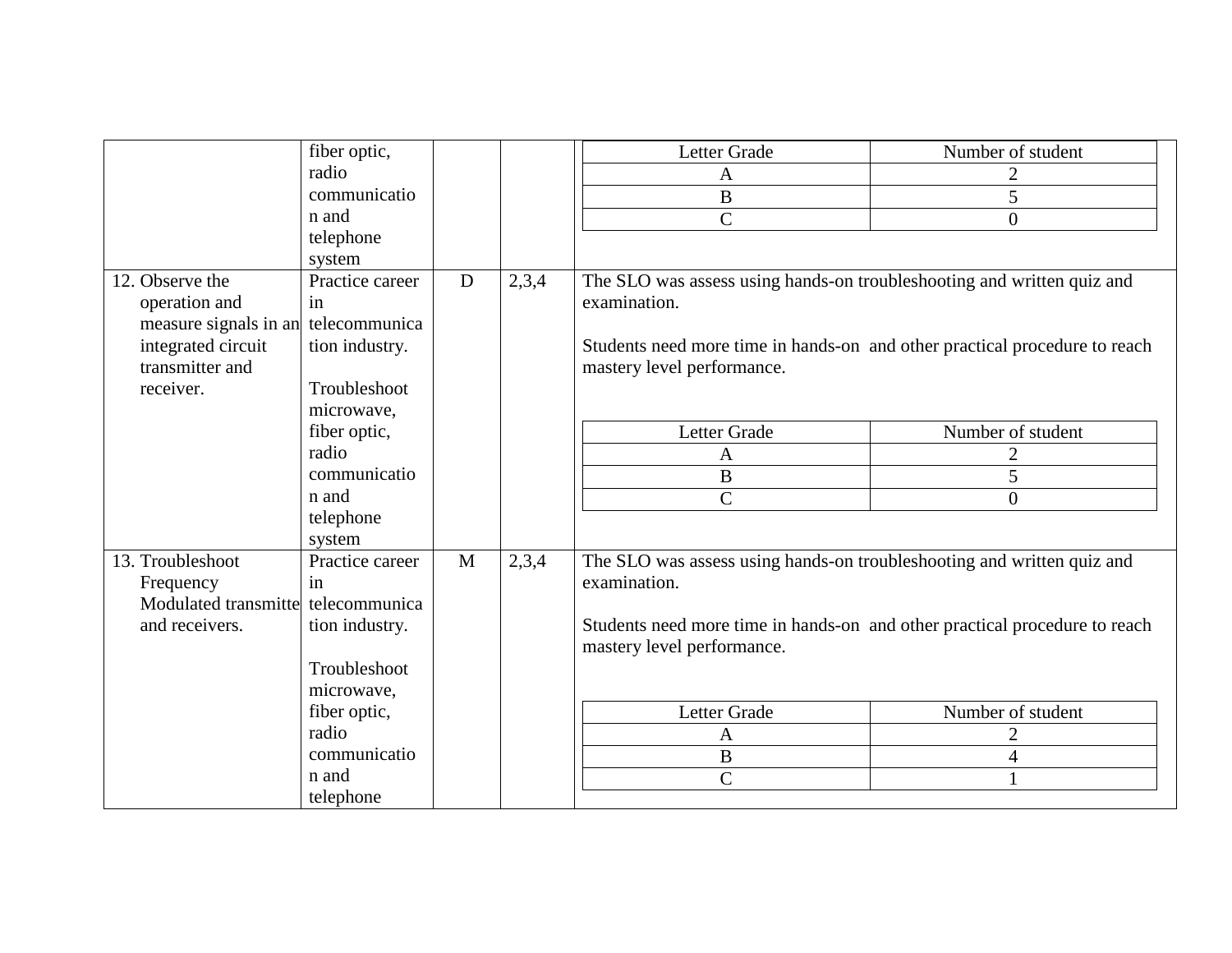**Additional observations:** Need to purchase additional set of Radio communication FM, AM and SSB NIDA cards to accommodate growing number of students enrolled in the course.

**Special comments:** There are 2 students got A and 5students got B.

**Recommendations:** Modify the course outline must be increase its credit number and include topics such as include high frequency (HF) radio transceiver, citizens band (CB) transceiver, and transceiver station setup and antenna installation in the topics and increase the allotted time for hands-on. In addition, cellular phone technology and servicing must be included on this course. Must buy FM and AM receiver card for NIDA radio communication activity some of our cards are already non functional and need to be replace.

 $Signature:$  Date: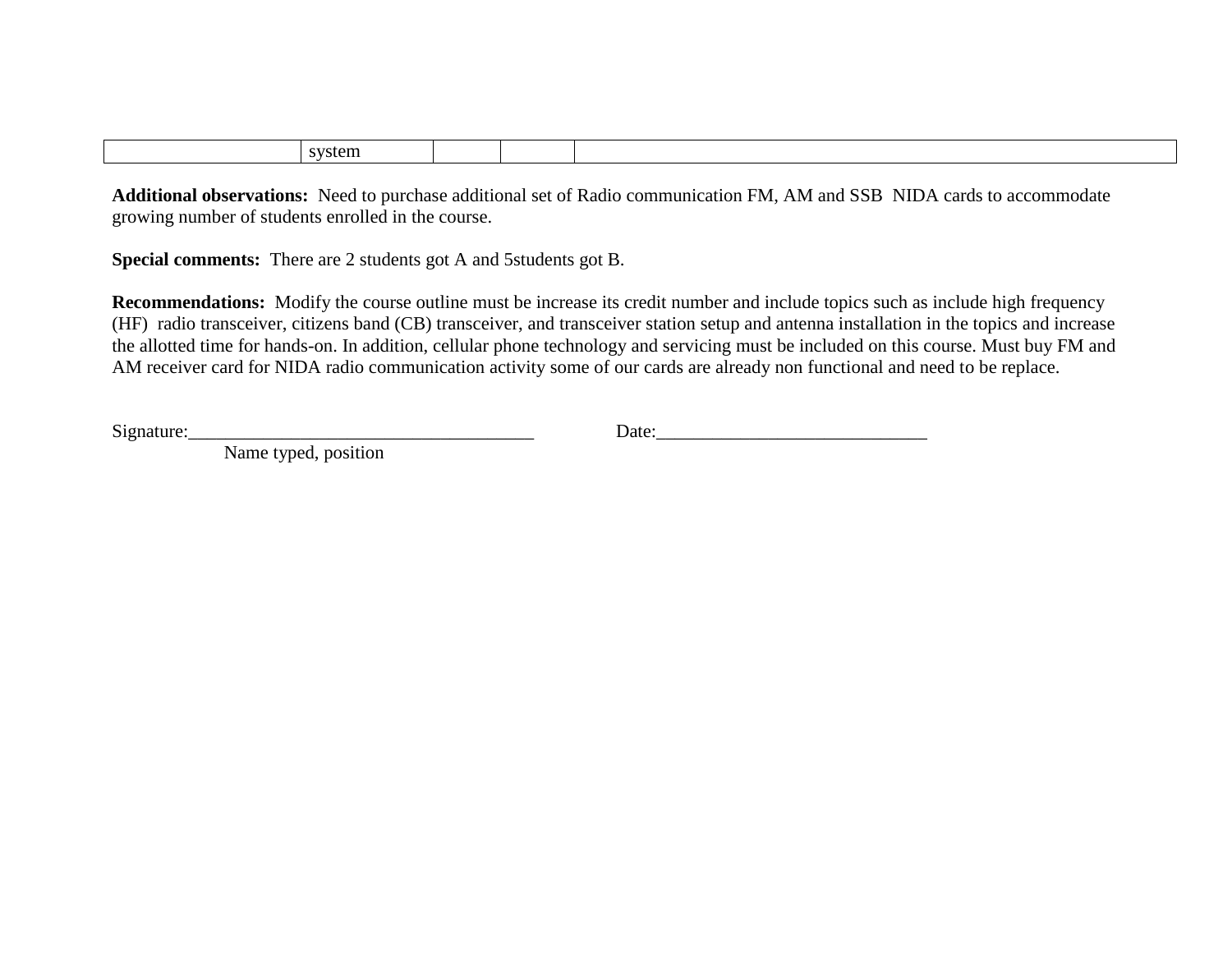### Review of Performance: (**VEE 240 Signal Processing**, Fall 2012, 15 students) Submitted by: Nelchor Permitez Ed. D.

Institutional Learning Outcomes (ILO):

ILO1: communicate effectively

ILO2: employ critical thinking *[& problem solving]*

ILO3: possess specific knowledge and skills in a major discipline or professional program of study

ILO4: take responsibility and develop skills for learning

ILO5: interact responsibly with people, cultures, and their environment

Program Learning Outcomes (PLO)

PLO1: Practice Safety and occupational health procedures in the workplace.

PLO2: Use electronic tools and test equipment competently.

PLO3: Interpret schematic diagrams and waveforms.

PLO4: Build electronic projects to a given specification.

PLO5: Practice a career in the Telecomm Industry.

| SLO#              | Program       | I, D, M | <b>ILO</b> |                                                                            | <b>Reflection/Comment</b> |
|-------------------|---------------|---------|------------|----------------------------------------------------------------------------|---------------------------|
|                   | SLO#          |         |            |                                                                            |                           |
| 1. Give general   | Perform       | D       | 2,3,4      | The SLO was assess using hands-on troubleshooting and written quiz and     |                           |
| description of    | Troubleshooti |         |            | examination.                                                               |                           |
| analog pulse      | ng techniques |         |            |                                                                            |                           |
| modulation, pulse | to maintain,  |         |            | Students need more time in hands-on and other practical procedure to reach |                           |
| amplitude         | diagnose, and |         |            | mastery level performance.                                                 |                           |
| modulation        | repair        |         |            |                                                                            |                           |
| (PAM), pulse      | electronic    |         |            |                                                                            |                           |
| width modulation  | equipment and |         |            | Letter Grade                                                               | Number of student         |
| (PWM) and pulse   | devices       |         |            | Α                                                                          |                           |
| position          |               |         |            | B                                                                          |                           |
| modulation (PPM)  |               |         |            | ⌒                                                                          | $\Omega$                  |
|                   |               |         |            |                                                                            |                           |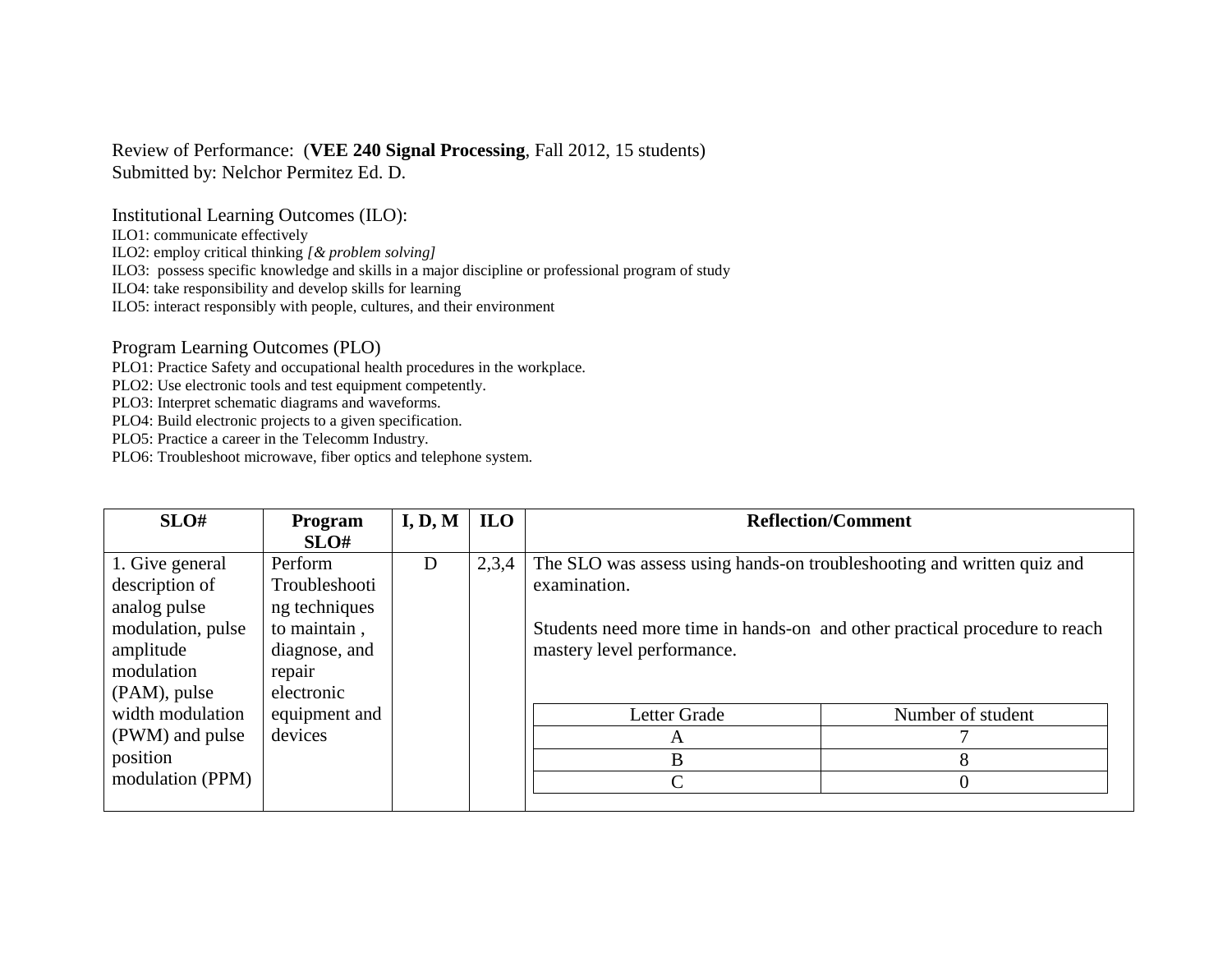| 2.<br>Describe<br>Pulse coded<br>modulation (PCM)<br>circuit, operation<br>and<br>troubleshooting          | Perform<br>Troubleshooti<br>ng techniques<br>to maintain,<br>diagnose, and<br>repair               | D | 2,3,4 | The SLO was assess using hands-on troubleshooting and written quiz and<br>examination.<br>Students need more time in hands-on and other practical procedure to reach<br>mastery level performance. |                   |
|------------------------------------------------------------------------------------------------------------|----------------------------------------------------------------------------------------------------|---|-------|----------------------------------------------------------------------------------------------------------------------------------------------------------------------------------------------------|-------------------|
| PCM circuit.                                                                                               | electronic                                                                                         |   |       |                                                                                                                                                                                                    |                   |
|                                                                                                            | equipment and                                                                                      |   |       | Letter Grade                                                                                                                                                                                       | Number of student |
|                                                                                                            | devices                                                                                            |   |       | A                                                                                                                                                                                                  | 2                 |
|                                                                                                            |                                                                                                    |   |       | B                                                                                                                                                                                                  | 11                |
|                                                                                                            |                                                                                                    |   |       | $\overline{C}$                                                                                                                                                                                     | $\overline{2}$    |
| 3. Describe Delta<br>modulation (DM)<br>circuit, operation ar<br>troubleshoot DM<br>circuit.               | Perform<br>Troubleshooti<br>ng techniques<br>to maintain,<br>diagnose, and<br>repair<br>electronic | M | 2,3,4 | The SLO was assess using hands-on troubleshooting and written quiz and<br>examination.<br>Students need more time in hands-on and other practical procedure to reach<br>mastery level performance. |                   |
|                                                                                                            | equipment and                                                                                      |   |       | Letter Grade                                                                                                                                                                                       | Number of student |
|                                                                                                            | devices                                                                                            |   |       | A                                                                                                                                                                                                  | 3                 |
|                                                                                                            |                                                                                                    |   |       | $\bf{B}$                                                                                                                                                                                           | 9                 |
|                                                                                                            |                                                                                                    |   |       | $\overline{C}$                                                                                                                                                                                     | 3                 |
| Describe FSK<br>4:<br>(Frequency shift<br>keying) circuit,<br>operation and<br>troubleshoot<br>FSK circuit | Perform<br>Troubleshooti<br>ng techniques<br>to maintain,<br>diagnose, and<br>repair<br>electronic | M | 2,3,4 | The SLO was assess using hands-on troubleshooting and written quiz and<br>examination.<br>Students need more time in hands-on and other practical procedure to reach<br>mastery level performance. |                   |
|                                                                                                            | equipment and                                                                                      |   |       | Letter Grade                                                                                                                                                                                       | Number of student |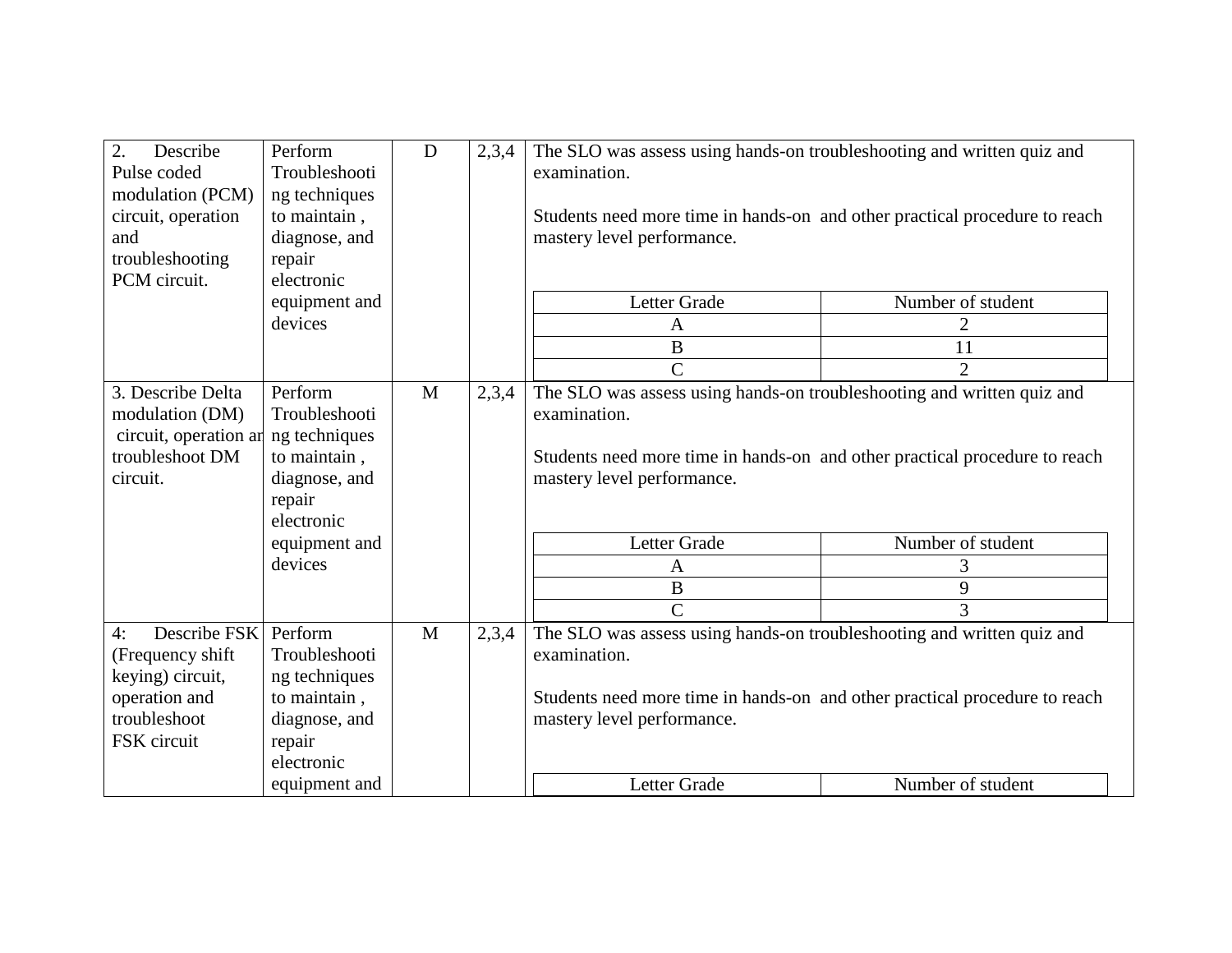| devices                                                                                                                                                                                                                                         | 6<br>A                                                                                                                                                                             |
|-------------------------------------------------------------------------------------------------------------------------------------------------------------------------------------------------------------------------------------------------|------------------------------------------------------------------------------------------------------------------------------------------------------------------------------------|
|                                                                                                                                                                                                                                                 | $\bf{B}$<br>8                                                                                                                                                                      |
|                                                                                                                                                                                                                                                 | $\overline{C}$                                                                                                                                                                     |
| 5. Describe Phase<br>Perform<br>$\mathbf{M}$<br>2,3,4<br>shift Keying (PSK)<br>Troubleshooti<br>examination.<br>circuit, operation an<br>ng techniques<br>troubleshoot PSK<br>to maintain,<br>circuit.<br>diagnose, and<br>repair<br>electronic | The SLO was assess using hands-on troubleshooting and written quiz and<br>Students need more time in hands-on and other practical procedure to reach<br>mastery level performance. |
| equipment and                                                                                                                                                                                                                                   | Letter Grade<br>Number of student                                                                                                                                                  |
| devices                                                                                                                                                                                                                                         | A                                                                                                                                                                                  |
|                                                                                                                                                                                                                                                 | B<br>10                                                                                                                                                                            |
|                                                                                                                                                                                                                                                 | $\overline{C}$<br>$\overline{2}$                                                                                                                                                   |
| 6. Describe Time<br>Perform<br>M<br>2,3,4<br>division Multiplexin<br>Troubleshooti<br>examination.<br>(TDM) circuit,<br>ng techniques<br>operation and<br>to maintain,<br>troubleshoot TDM<br>diagnose, and<br>circuit.<br>repair<br>electronic | The SLO was assess using hands-on troubleshooting and written quiz and<br>Students need more time in hands-on and other practical procedure to reach<br>mastery level performance. |
| equipment and                                                                                                                                                                                                                                   | Letter Grade<br>Number of student                                                                                                                                                  |
| devices                                                                                                                                                                                                                                         | 3<br>A                                                                                                                                                                             |
|                                                                                                                                                                                                                                                 | 7<br>$\bf{B}$                                                                                                                                                                      |
|                                                                                                                                                                                                                                                 | $\overline{\text{C}}$<br>5                                                                                                                                                         |
| 7. Describe Frequen Perform<br>M<br>2,3,4<br>Division Multiplexii Troubleshooti<br>examination.<br>(FDM) circuit,<br>ng techniques                                                                                                              | The SLO was assess using hands-on troubleshooting and written quiz and                                                                                                             |
| operation and<br>to maintain,<br>troubleshoot FDM<br>diagnose, and                                                                                                                                                                              | Students need more time in hands-on and other practical procedure to reach<br>mastery level performance.                                                                           |